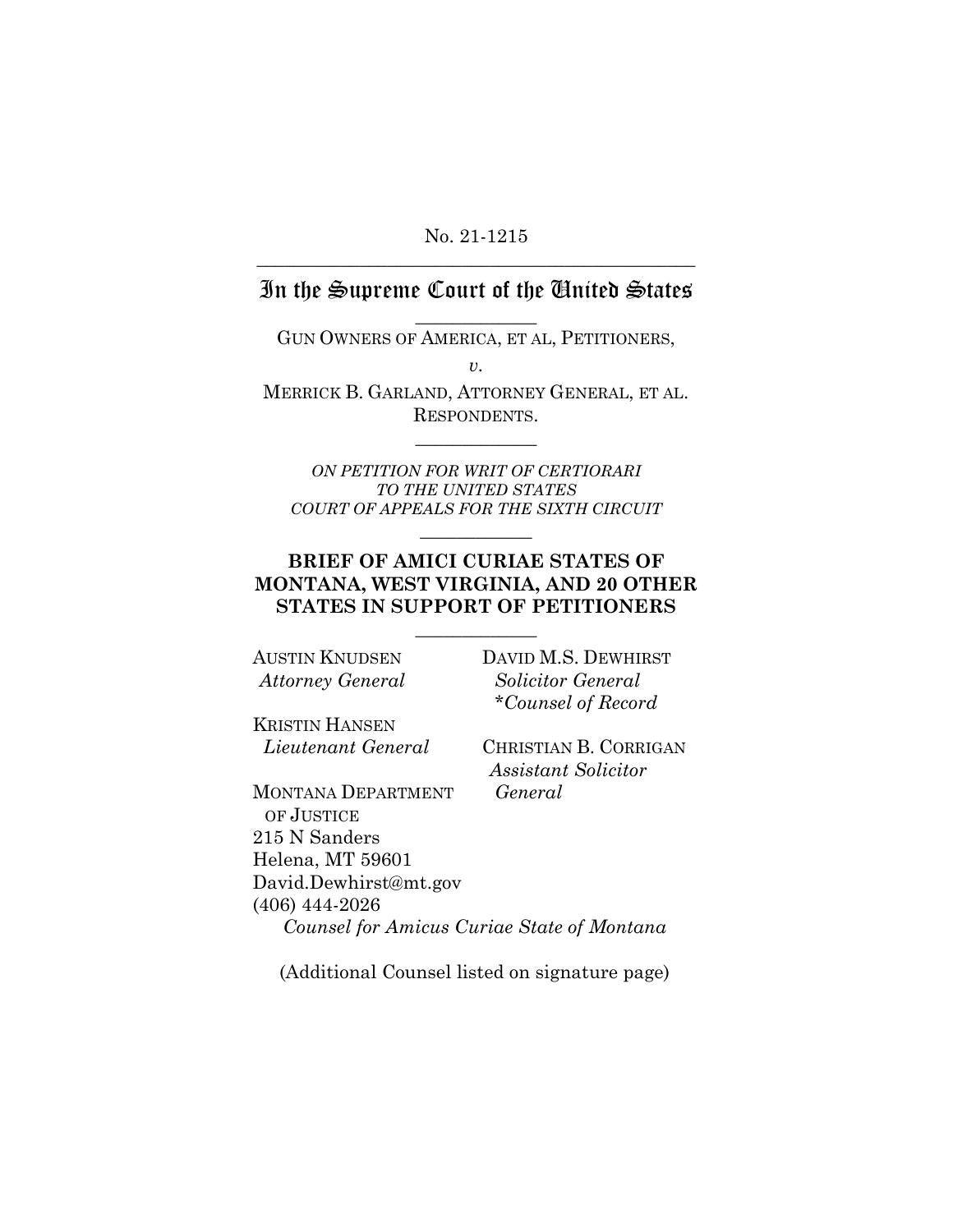# **TABLE OF CONTENTS**

| INTRODUCTION AND INTEREST OF AMICI                                                             |
|------------------------------------------------------------------------------------------------|
|                                                                                                |
|                                                                                                |
| The Court should clarify the interplay be-<br>Ι.                                               |
| <i>Babbitt</i> doesn't mandate <i>Chevron</i> defer-<br>A.                                     |
| B. The rule of lenity supersedes <i>Chevron</i>                                                |
| II. Applying <i>Chevron</i> to a criminal statute im-<br>plicates serious separation-of-powers |
| III. An agency's interpretation of a statute<br>should receive no deference when it further    |
|                                                                                                |

i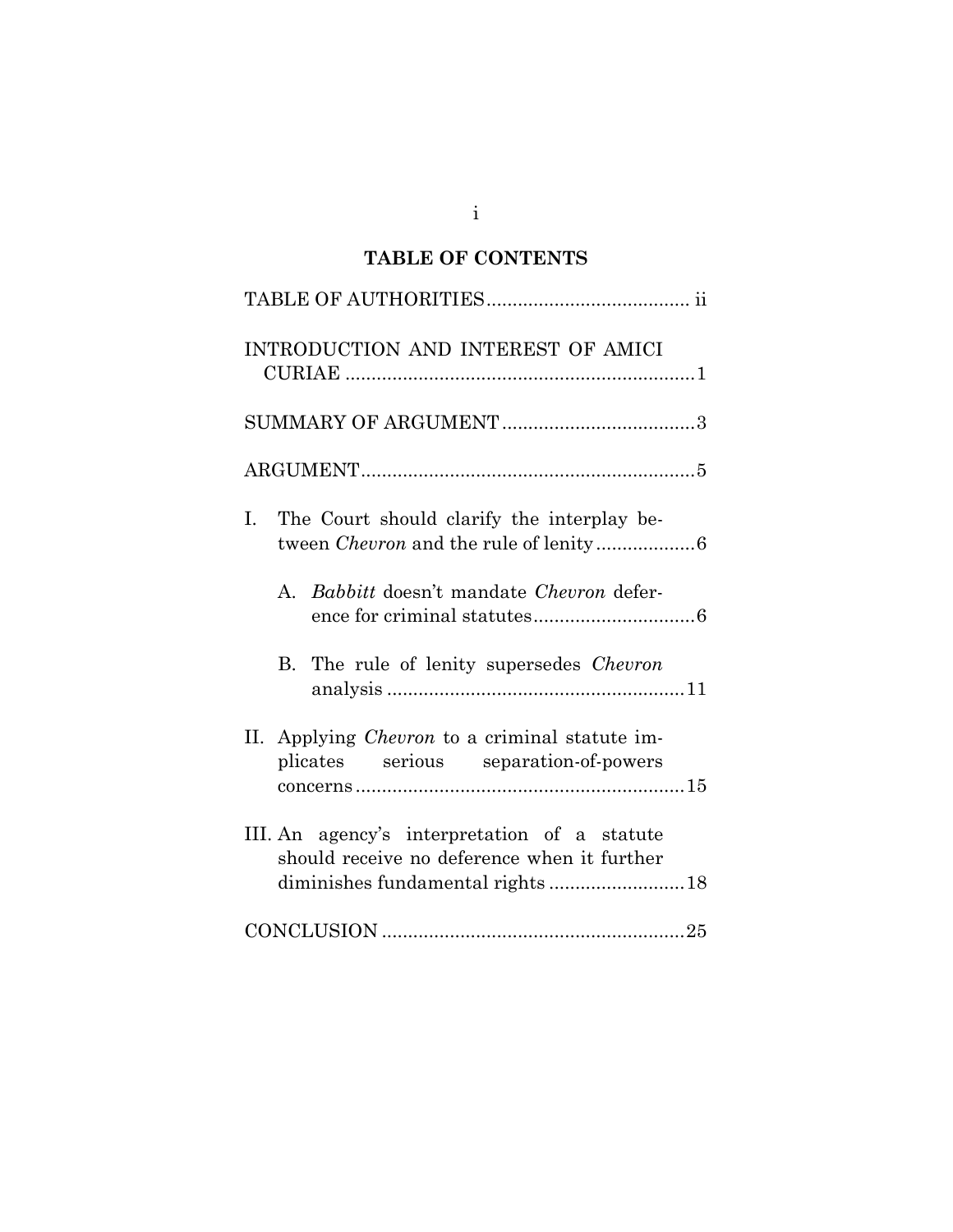# **TABLE OF AUTHORITIES**

## **Cases**

| Abramski v. United States,                                                                            |
|-------------------------------------------------------------------------------------------------------|
| Aposhian v. Barr,                                                                                     |
| Aposhian v. Wilkinson,                                                                                |
| <b>Babbitt v. Sweet Home Chapter of Communities</b><br>for a Great Oregon, 515 U.S. 687 (1995) passim |
| Barnhart v. Walton,                                                                                   |
| Caetano v. Massachusetts,                                                                             |
| Carter v. Welles-Bowen Realty, Inc.,<br>736 F.3d 722 (6th Cir. 2013)  13, 16, 18                      |
| Chevron USA, Inc. v. Natural Resources Defense<br>Council, Inc., 467 U.S. 837 (1984) passim           |
| Crandon v. United States,                                                                             |
| Crowell v. Benson,                                                                                    |

ii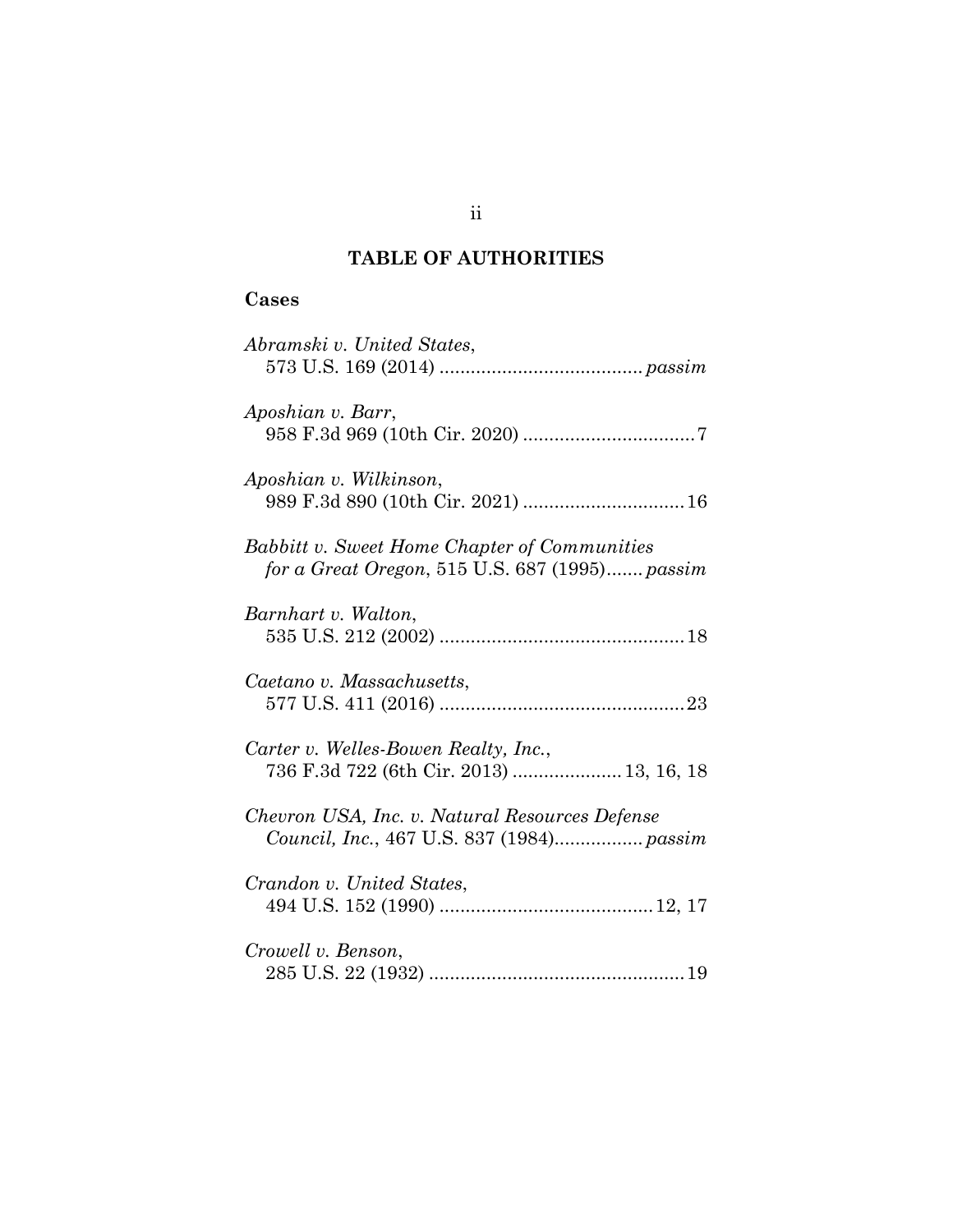| District of Columbia v. Heller,                                   |
|-------------------------------------------------------------------|
| <i>Epic Sys. Corp. v. Lewis,</i>                                  |
| Ezell v. City of Chi.,<br>651 F.3d 684 (7th Cir. 2011)  18, 19    |
| FDA v. Brown & Williamson Tobacco Corp.,                          |
| Glob. Tel*Link v. $FCC$ ,                                         |
| Guedes v. ATF,                                                    |
| Gun Owners of Am., Inc. v. Garland,                               |
| Gun Owners of Am., Inc. v. Garland,<br>2021 U.S. App. LEXIS 35812 |
| Gun Owners of America, Inc. v. Garland,                           |
| Jackson v. City & Cnty. of S.F.,                                  |
| King v. Burwell,                                                  |

iii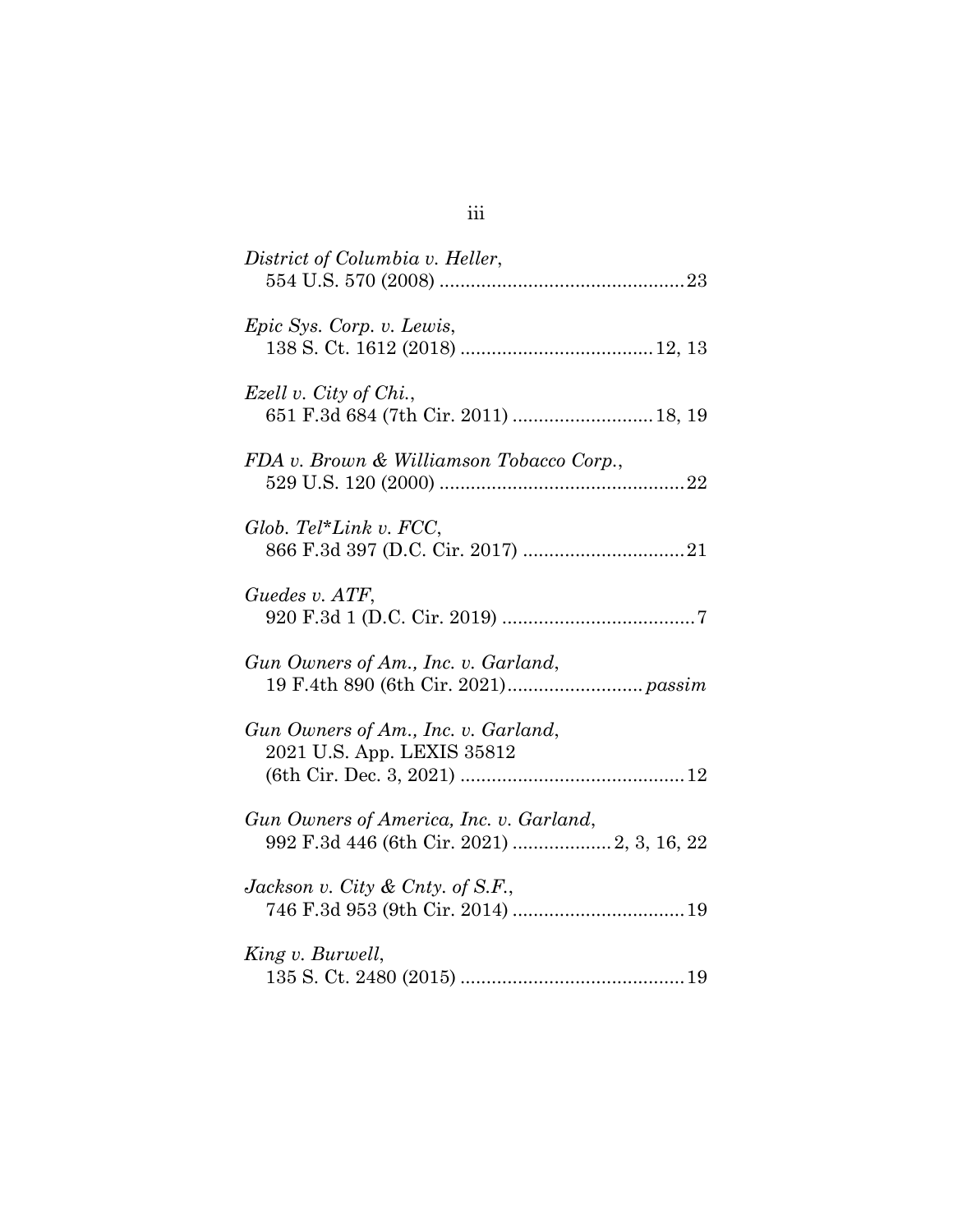| Lockhart v. United States,                                                    |
|-------------------------------------------------------------------------------|
| Mayo Found. for Med. Educ. & Research v. United                               |
| McDonald v. City of Chi.,                                                     |
| Michigan v. EPA,                                                              |
| Miller v. Bonta,<br>No. 19-cv-1537 BEN (JLB),<br>2021 U.S. Dist. LEXIS 105640 |
| Muscarello v. United States,                                                  |
| Negusie v. Holder,                                                            |
| Reno v. Koray,                                                                |
| Silva v. Garland,                                                             |
| Smith v. United States,                                                       |

iv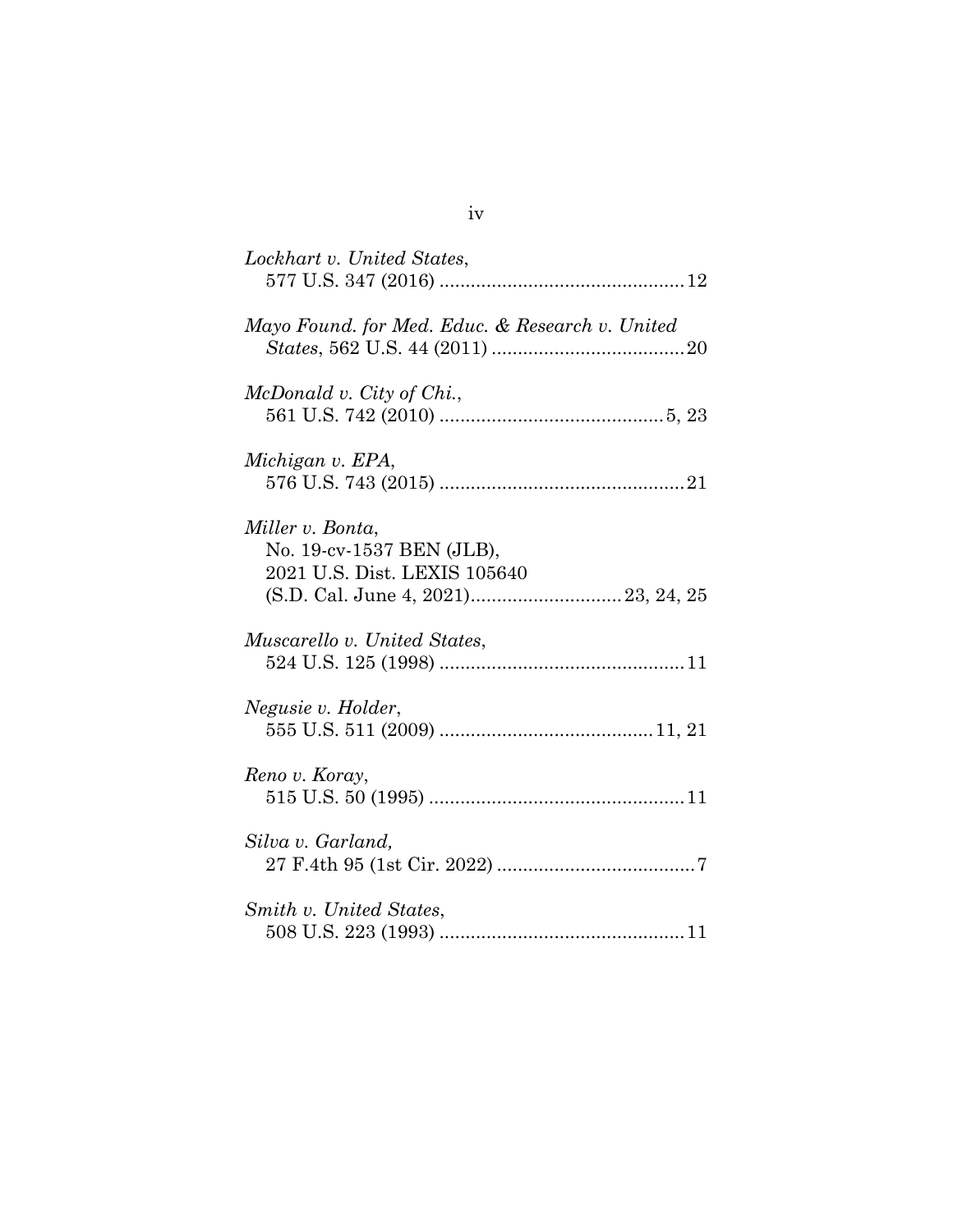| United States v. Apel,                            |
|---------------------------------------------------|
| United States v. Bass,                            |
| United States v. Cong. of Indus. Orgs.,           |
| United States v. Grimaud,                         |
| United States v. Henry,                           |
| United States v. Hudson,                          |
| United States v. Miller,                          |
| United States v. O'Hagan,                         |
| United States v. Pennsylvania Indus. Chem. Corp., |
| United States v. Thompson/Center Arms Co.,        |
| United States v. Wiltberger,                      |

v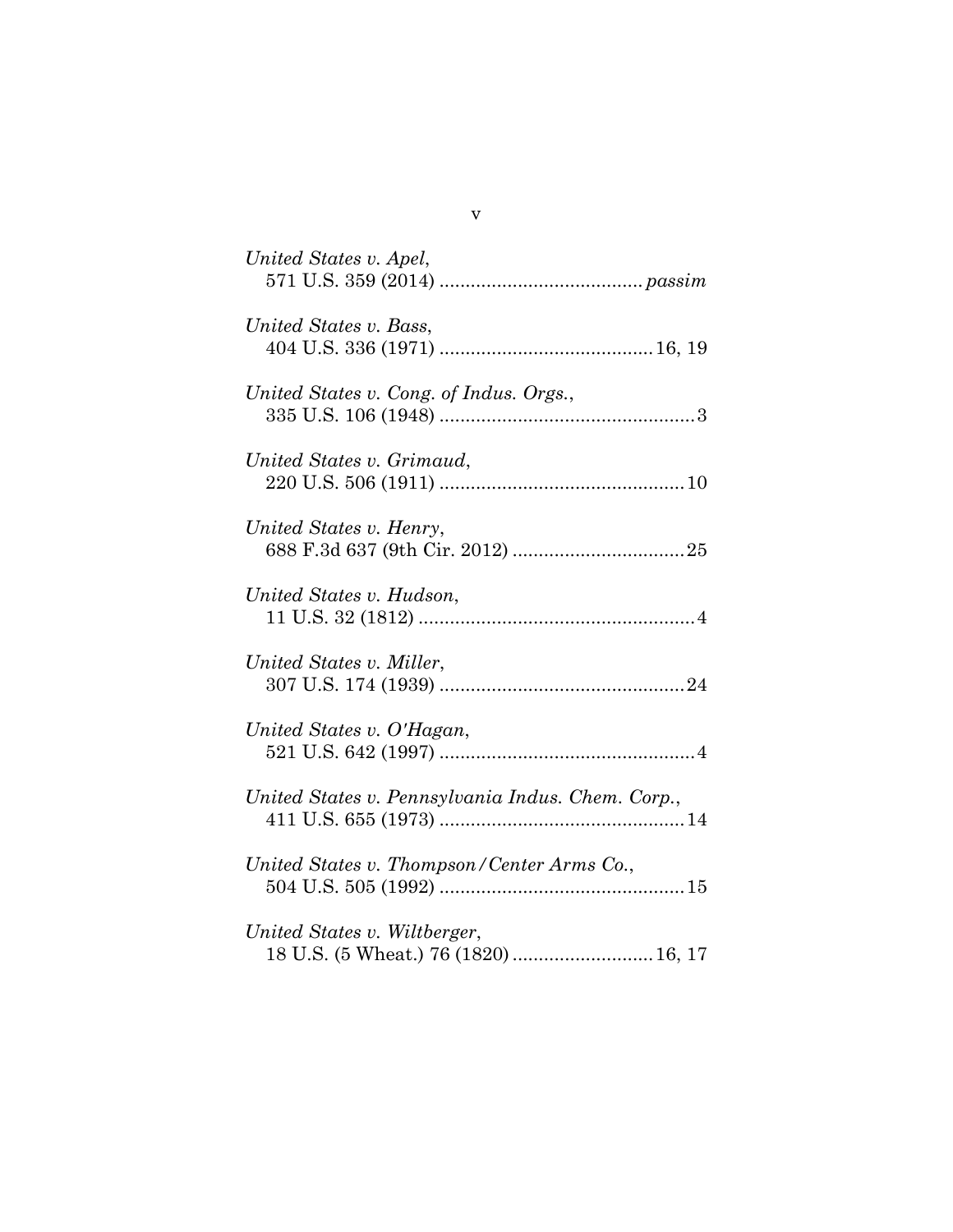| Util. Air Regulatory Grp. v. EPA,<br>573 U.S. 302, 134 S. Ct. 2427 (2014) 21, 22             |
|----------------------------------------------------------------------------------------------|
| Washington v. Glucksberg,                                                                    |
| Whitman v. Am. Trucking Ass'ns,                                                              |
| Whitman v. United States,                                                                    |
| Wooden v. United States,                                                                     |
| <b>Statutes</b>                                                                              |
|                                                                                              |
|                                                                                              |
| Firearm Owners Protection Act of 1986, Pub. L.<br>No. 99-308, 100 Stat. 449 (1986) (amending |
| Gun Control Act of 1968 (GCA) Pub. L. No. 90-<br>618, 82 Stat. 1213 (amending 18 U.S.C.      |
| National Firearms Act of 1934 (NFA) Pub. L.<br>No. 73-474, 48 Stat. 1236 (codified at 26     |

# vi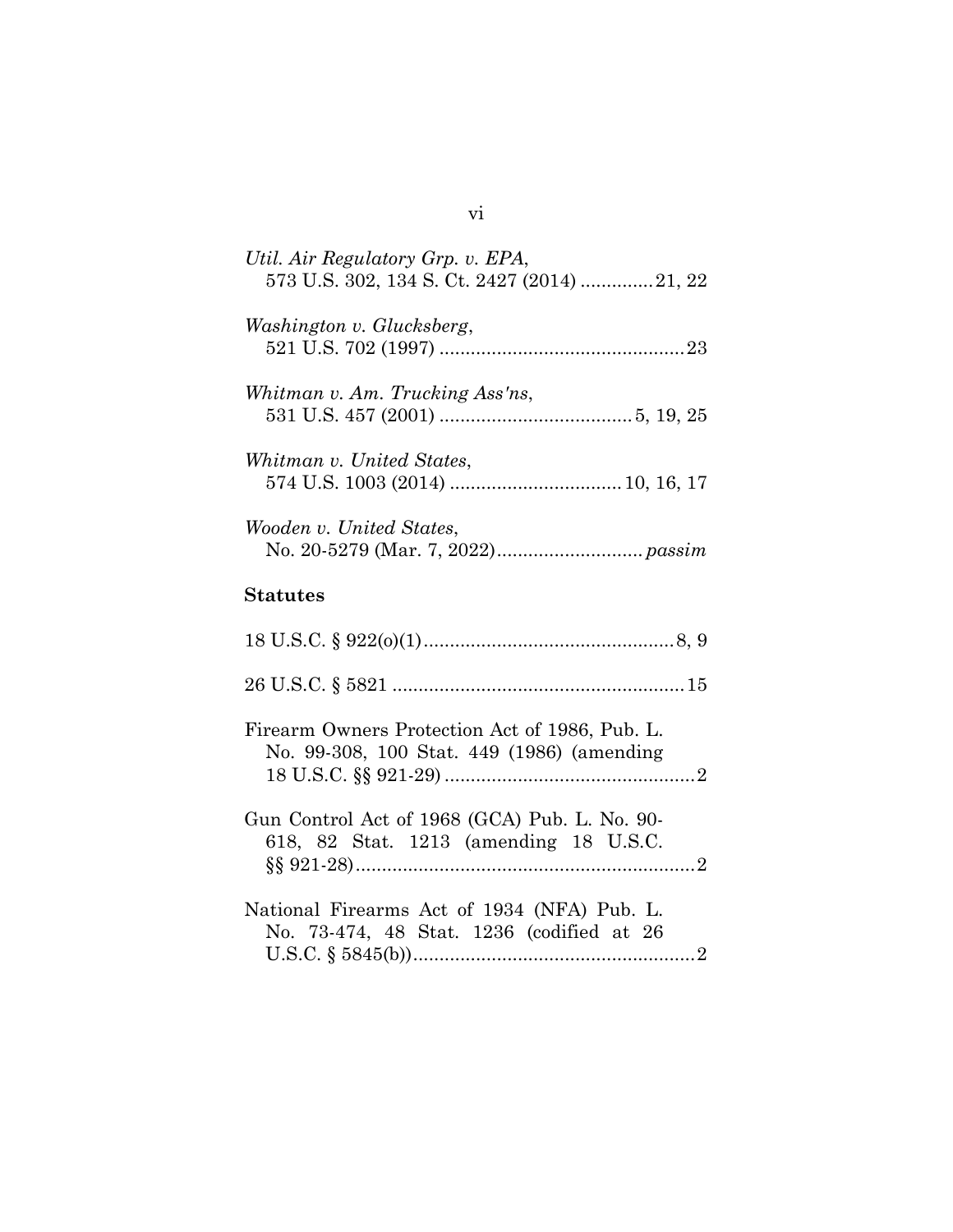# **Regulations**

| Bump-Stock-Type Devices, 83 Fed. Reg. 66,514                                                  |
|-----------------------------------------------------------------------------------------------|
| <b>Other Authorities</b>                                                                      |
| 1 William Blackstone, Commentaries on the<br>Laws of England (4th Ed. 1770)  11               |
| 2 Blackstone's Commentaries (St. George Tucker                                                |
| Kent Barnett & Christopher J. Walker, Chevron<br>Step Two's Domain, 93 NOTRE DAME L. REV.     |
| Blackstone 4 Commentaries on the Laws of                                                      |
| Paul J. Larkin, Jr., Chevron and Federal<br>Criminal Law, 32 J. L. & POL. 211 (2017) 17       |
| Antonin Scalia, Foreword: The Importance of<br>Structure in Constitutional Interpretation, 83 |
| ANTONIN SCALIA, SCALIA SPEAKS (Christopher                                                    |
| Antonin Scalia & Brian A. Garner, READING<br>LAW: THE INTERPRETATION OF LEGAL TEXTS           |

# vii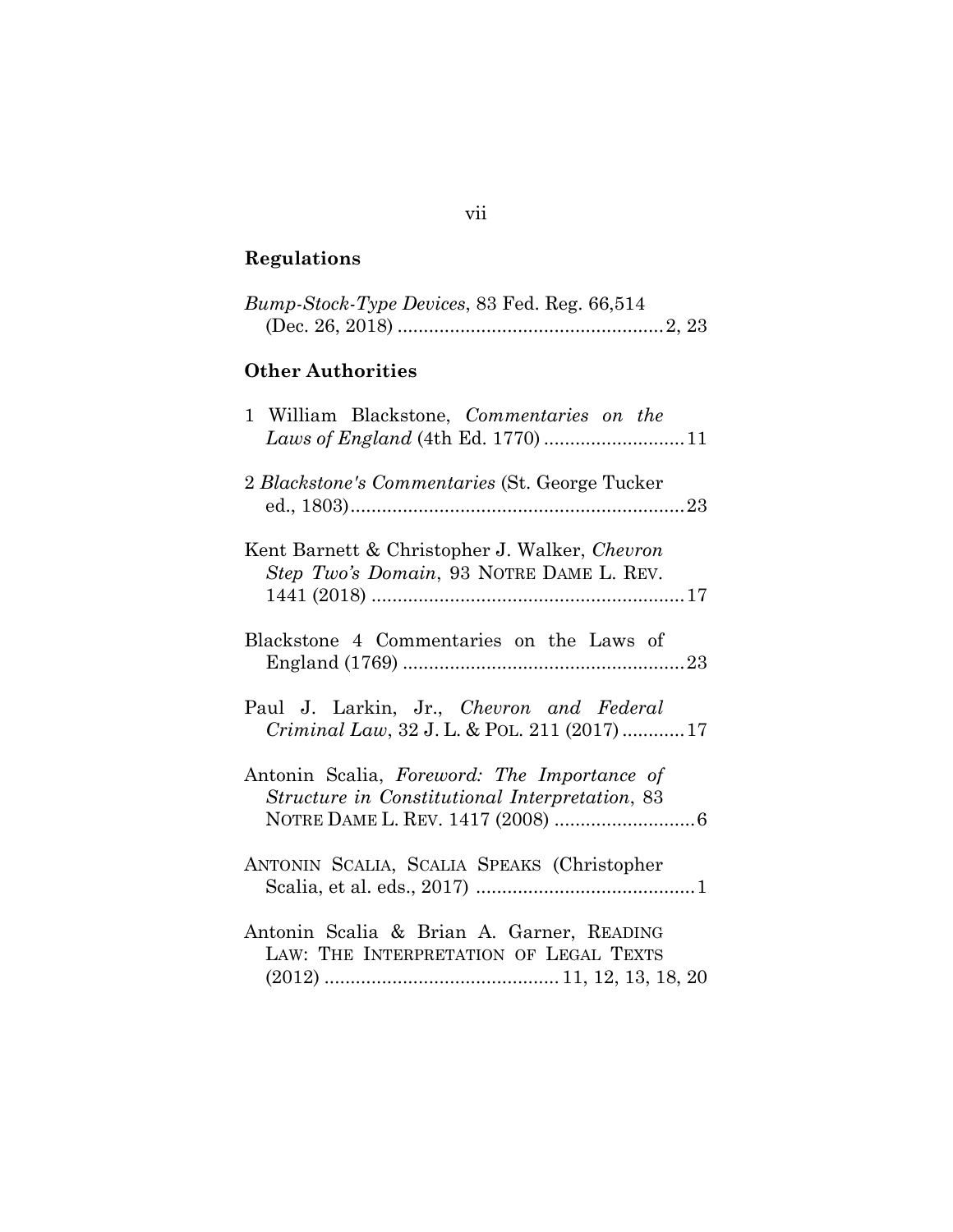| Cass Sunstein, Chevron Step Zero, 92 VA. L.  |
|----------------------------------------------|
| The Adventure, 1 F. Cas. 202, F. Cas. No. 93 |
|                                              |
| THE FEDERALIST NO. 84 (C. Rossiter ed. 1961) |
| The Legal Framework of the Endangered        |
| Species Act (ESA), Congressional Research    |
| Service June 5, 2019,                        |
| https://fas.org/sgp/crs/misc/IF11241.pdf7    |

# viii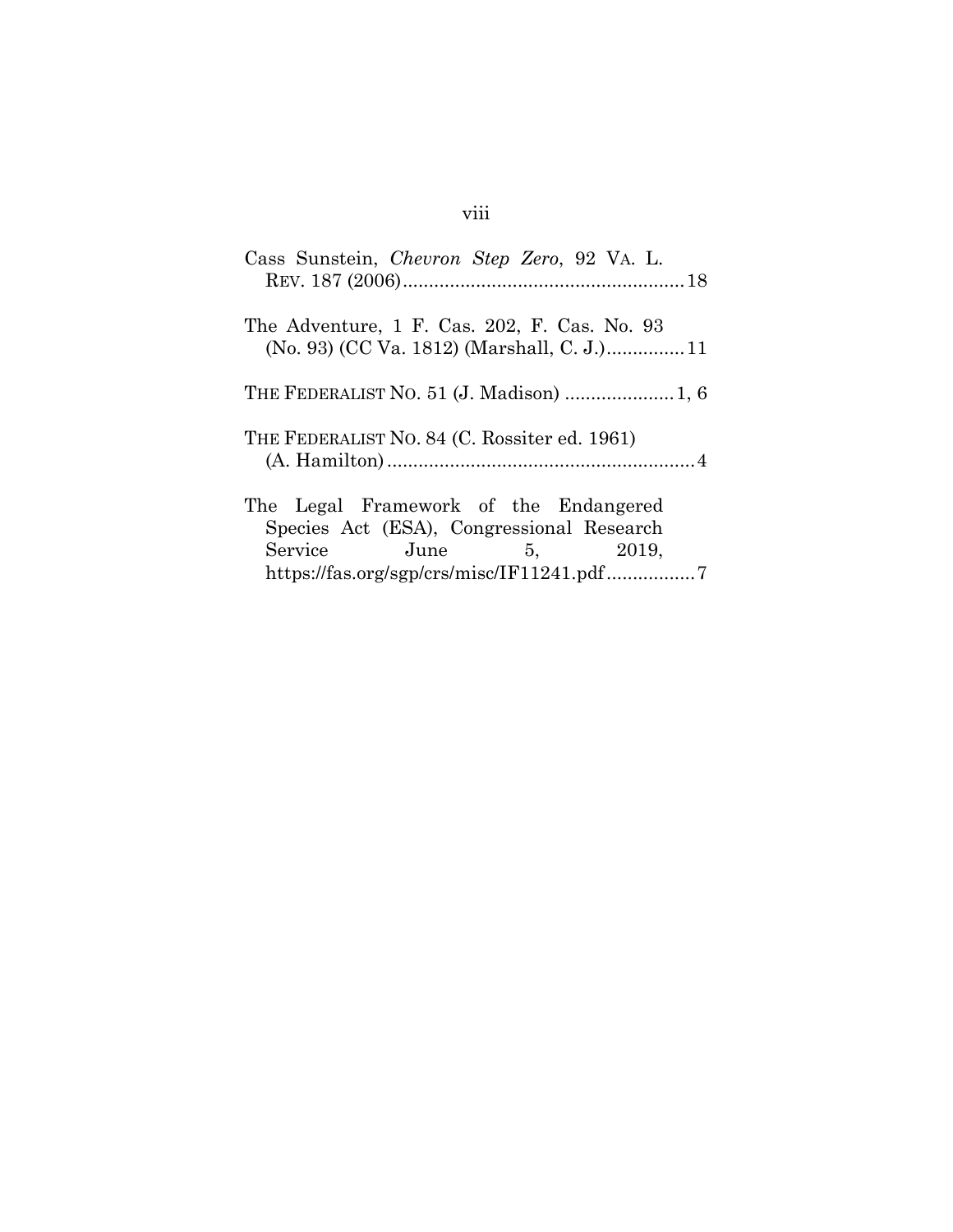## **INTRODUCTION AND INTEREST OF AMICI CURIAE1**

Amici Curiae States of Montana, West Virginia, Alabama, Alaska, Arizona, Arkansas, Idaho, Indiana, Kansas, Kentucky, Louisiana, Mississippi, Nebraska, New Hampshire, North Dakota, Ohio, Oklahoma, South Carolina, South Dakota, Texas, Utah, and Wyoming ("the States"), represented by their respective Attorneys General, seek to preserve the fundamental and inalienable rights of their citizens to keep and bear arms. This right is essential to the maintenance of a free republic. *See* ANTONIN SCALIA, SCALIA SPEAKS 32 (Christopher Scalia, et al. eds., 2017) ("Our Founders, having witnessed firsthand the indignities and abuses that overeager governments can impose on their own citizens, believed in a citizen's right to bear arms for protection against, among other things, the state itself."). Yet here, the Bureau of Alcohol, Tobacco, and Firearms' (ATF) erroneous rulemaking would abridge that right by immediately transforming hundreds of thousands of law-abiding gun owners in the States into criminals. *See Wooden v. United States*, No. 20-5279, slip op. at 49 (Mar. 7, 2022) (Gorsuch, J., concurring) ("Any new national laws restricting liberty require the assent of the people's representatives and thus input from the country's "many parts, interests and classes." (quoting THE FEDERALIST NO. 51, at 324 (J. Madison)). Actions like the ATF's do not just violate important principles of administrative law. They also illustrate how the government can endanger fundamental

<sup>1</sup> Amici timely notified counsel for all parties of their intention to file this brief.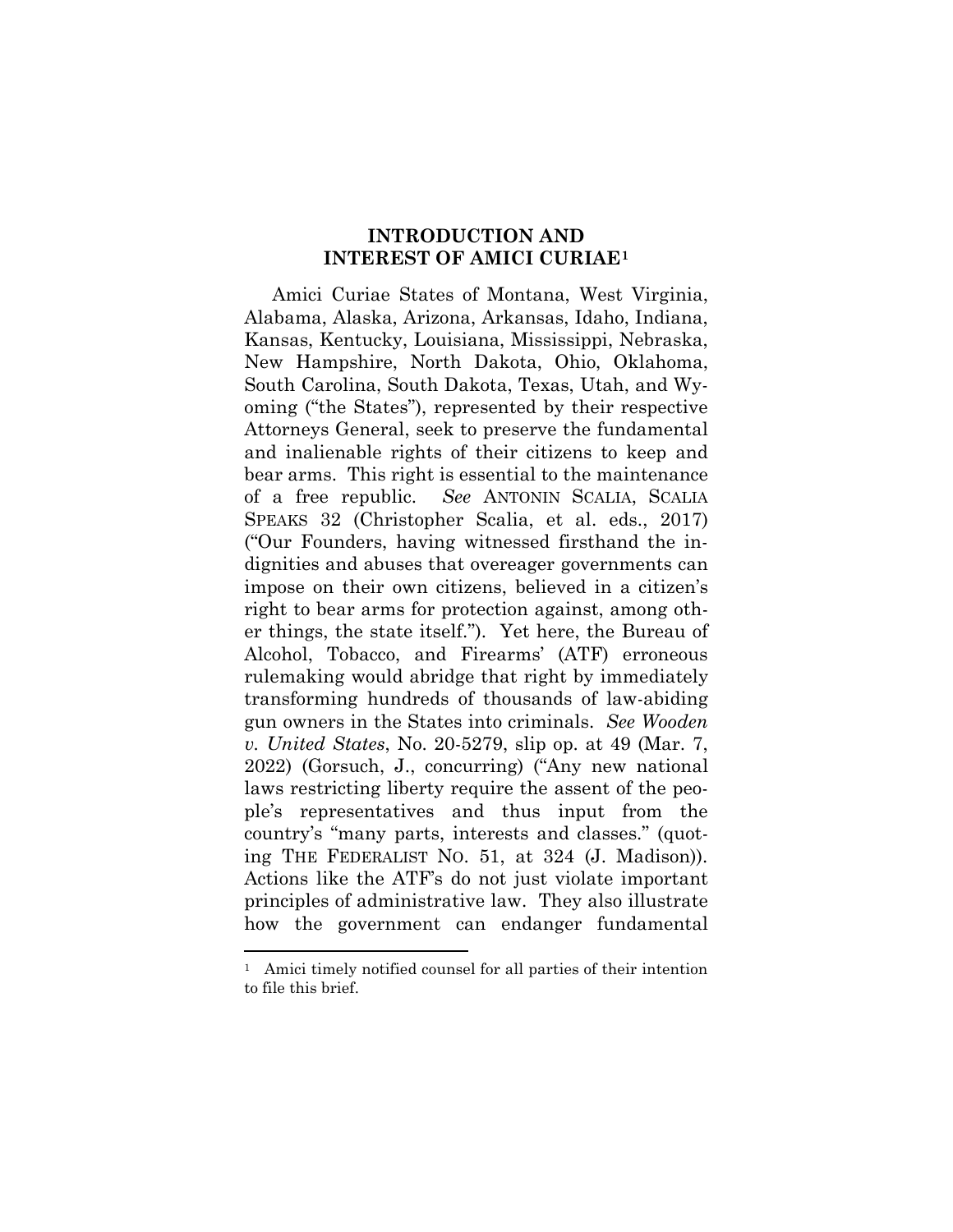rights through creeping, incremental, and seemingly benign regulatory depredations.

 In *Gun Owners of America, Inc. v. Garland*, 992 F.3d 446 (6th Cir. 2021), a panel of the Sixth Circuit correctly concluded that bump stock accessories do not transform commonly-used semi-automatic firearms into "machineguns" that are banned by the National Firearms Act of 1934 (NFA) Pub. L. No. 73- 474, 48 Stat. 1236 (codified at 26 U.S.C. § 5845(b)), Gun Control Act of 1968 (GCA) Pub. L. No. 90-618, 82 Stat. 1213 (amending 18 U.S.C. §§ 921-28), and the Firearm Owners Protection Act of 1986, Pub. L. No. 99-308, 100 Stat. 449 (1986) (amending 18 U.S.C. §§ 921-29). The ATF's Final Rule on *Bump-Stock-Type Devices*, 83 Fed. Reg. 66,514 (Dec. 26, 2018) ("Final Rule") thus contravened federal law—as well as longstanding ATF policy—by classifying bump stocks as machine guns and informing owners of bump stocks that they must surrender or destroy their bump stocks to avoid criminal liability.

But the Sixth Circuit vacated the panel's opinion when the full court granted the government's Petition for Rehearing *En Banc*. The en banc court, however, split evenly, so it could only issue an order affirming the district court. *Gun Owners of Am., Inc. v. Garland*, 19 F.4th 890, 896 (6th Cir. 2021). A strong, eight-judge dissent accompanied the court's order. *Id.* at 910–28 (Murphy, J., dissenting) Among other things, the dissent explained why a bump stock would not qualify as a "machinegun" under the plain text of the statute—and why *Chevron* deference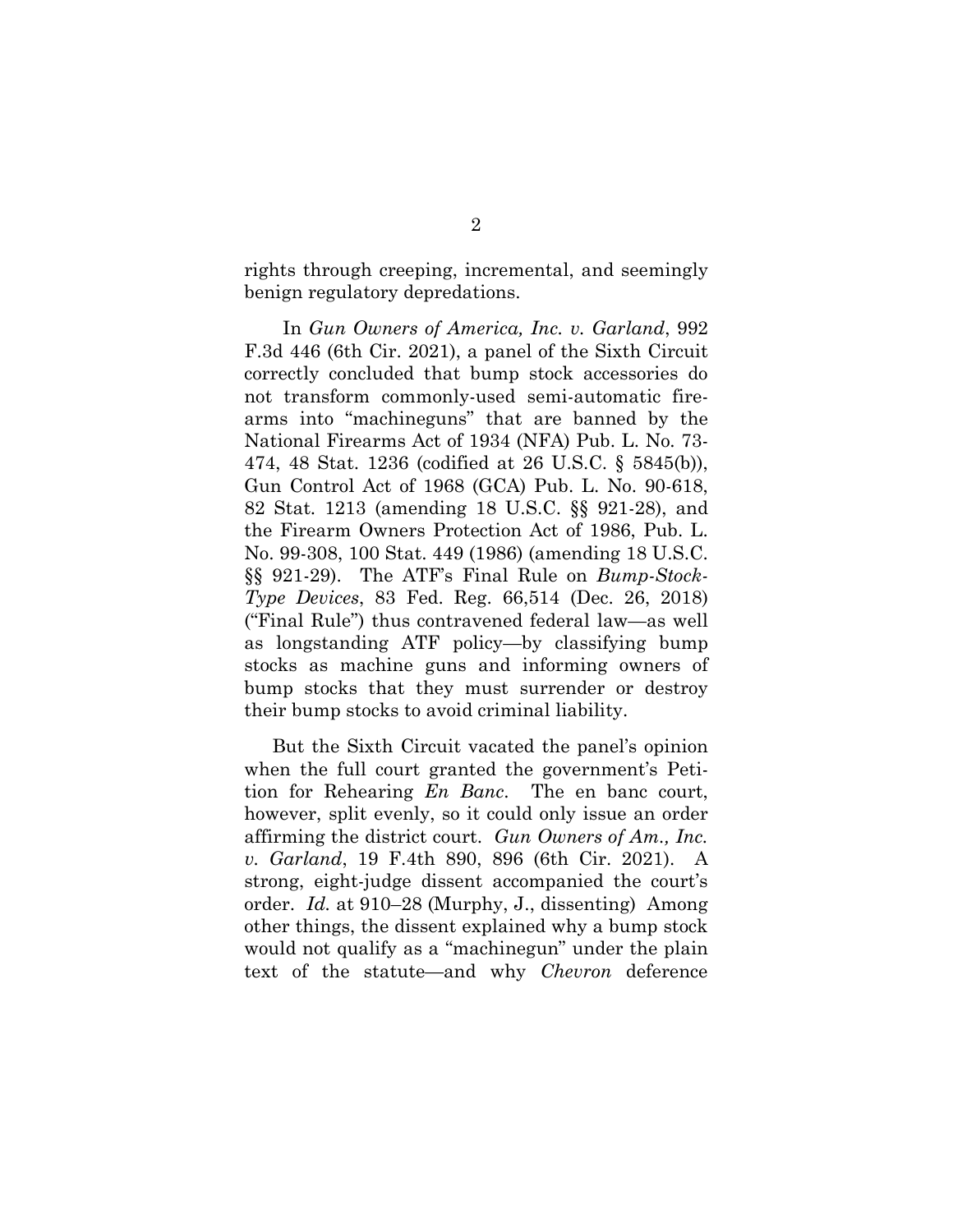would not apply. *Id.* In particular, Congress had not given the ATF the power to define a regulatory crime, and the statute was unambiguous after applying ordinary canons of construction (including the rule of lenity). *Id.* Judge White, the panel's lone dissenter, penned an en banc concurrence joined by four judges. *Id.* at 896. (White, J., concurring); *Garland*, 992 F.3d at 475 (White, J. dissenting).

#### **SUMMARY OF ARGUMENT**

Semiautomatic rifles are some of America's most popular firearms. Millions of law-abiding gun owners depend on these rifles for security, safety, and sporting purposes. Bump stocks replace the standard stock of these firearms and assist the shooter in "bump firing," which increases the rate of fire. They do not transform semi-automatic rifles into automatic machineguns.

This Court should not defer to the ATF's interpretation of "machinegun" to include bump stocks. Deference under *Chevron USA, Inc. v. Natural Resources Defense Council, Inc.*, 467 U.S. 837, 865 (1984), should not apply to agency interpretations of *criminal* statutes. *See United States v. Cong. of Indus. Orgs*., 335 U.S. 106, 142 (1948) ("Blurred signposts to criminality will not suffice to create it.") (Rutledge, J., concurring). Instead, under the rule of lenity, the Court should interpret any ambiguity in the statute in favor of liberty. The en banc dissent aptly noted that, "[s]ince the early days of our Republic, it has been a bedrock legal principle that our government cannot criminalize conduct and send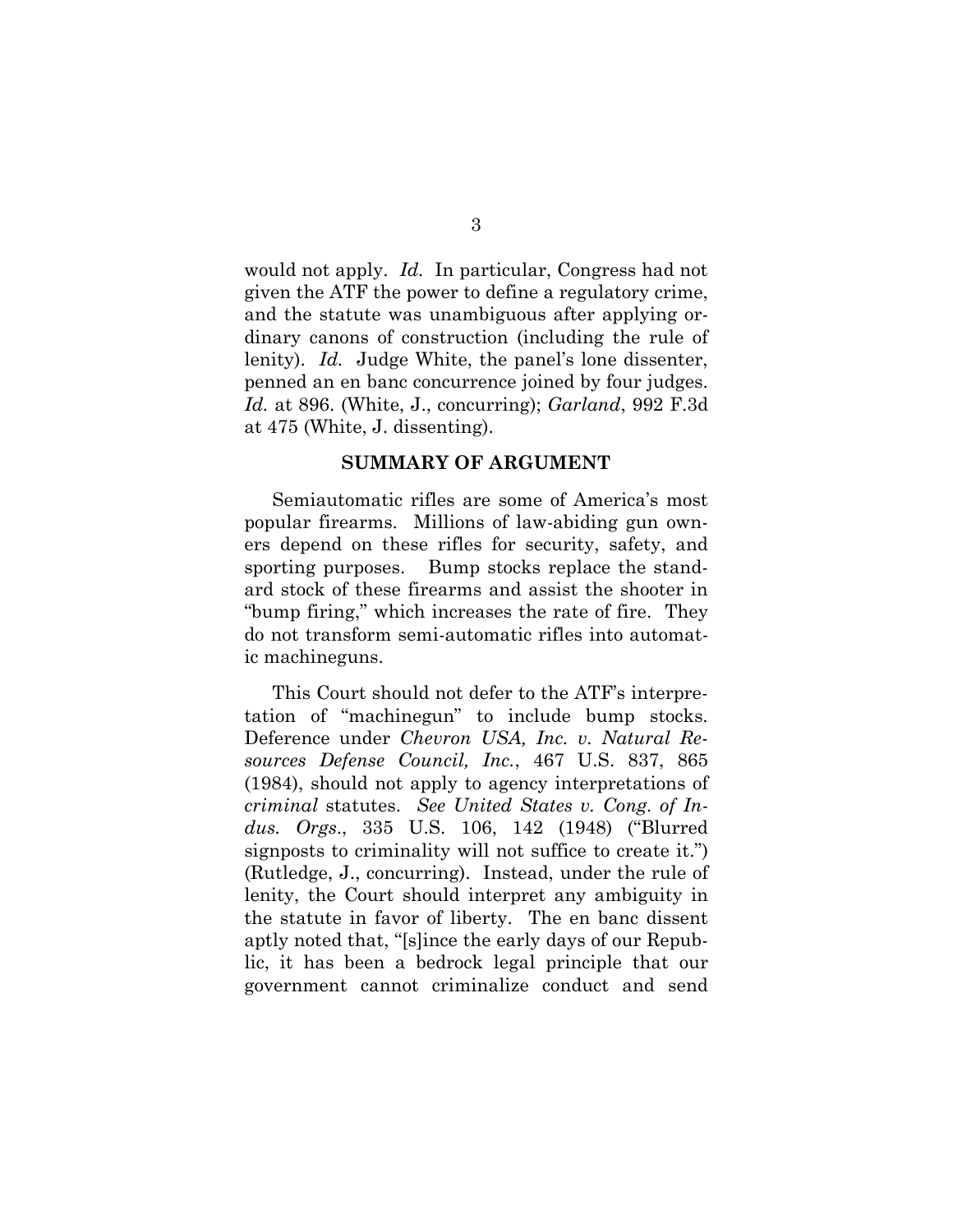people to prison except through democratically passed laws that have made it through both Houses of Congress and been signed by the President." *Garland*, 19 F.4th at 910 (Murphy, J., dissenting) (citing *United States v. Hudson*, 11 U.S. 32, 34 (1812)). "As the framers understood, "subjecting … men to punishment for things which, when they were done, were breaches of no law … ha[s] been, in all ages, the favorite and most formidable instrumen[t] of tyranny." *Wooden*, slip. op. at 48 (Gorsuch, J., concurring) (quoting THE FEDERALIST NO. 84, at 511–512 (C. Rossiter ed. 1961) (A. Hamilton)). *Nor does Babbitt v. Sweet Home Chapter of Communities for a Great Oregon*, 515 U.S. 687 (1995), compel deference to the ATF. *See Garland*, 19 F.4th at 900–02 (White, J., concurring). *Babbitt* didn't deal with a criminal statute; nor did it apply a traditional *Chevron* analysis.

To be sure, the Court's messaging on these complicated issues has not always been crystal clear. *Compare United States v. Apel*, 571 U.S. 359 (2014) (The Court "ha[s] never held that the Government's reading of a criminal statute is entitled to any deference."), *with United States v. O'Hagan*, 521 U.S. 642, 673 (1997) (applying *Chevron* to a legislative rule with criminal applications and penalties). The Court should thus take this opportunity to remove all doubt that "criminal laws are for courts, not for the Government, to construe." *Abramski v. United States*, 573 U.S. 169, 191 (2014).

The Court also not defer to the ATF's interpretation because it implicates the fundamental right to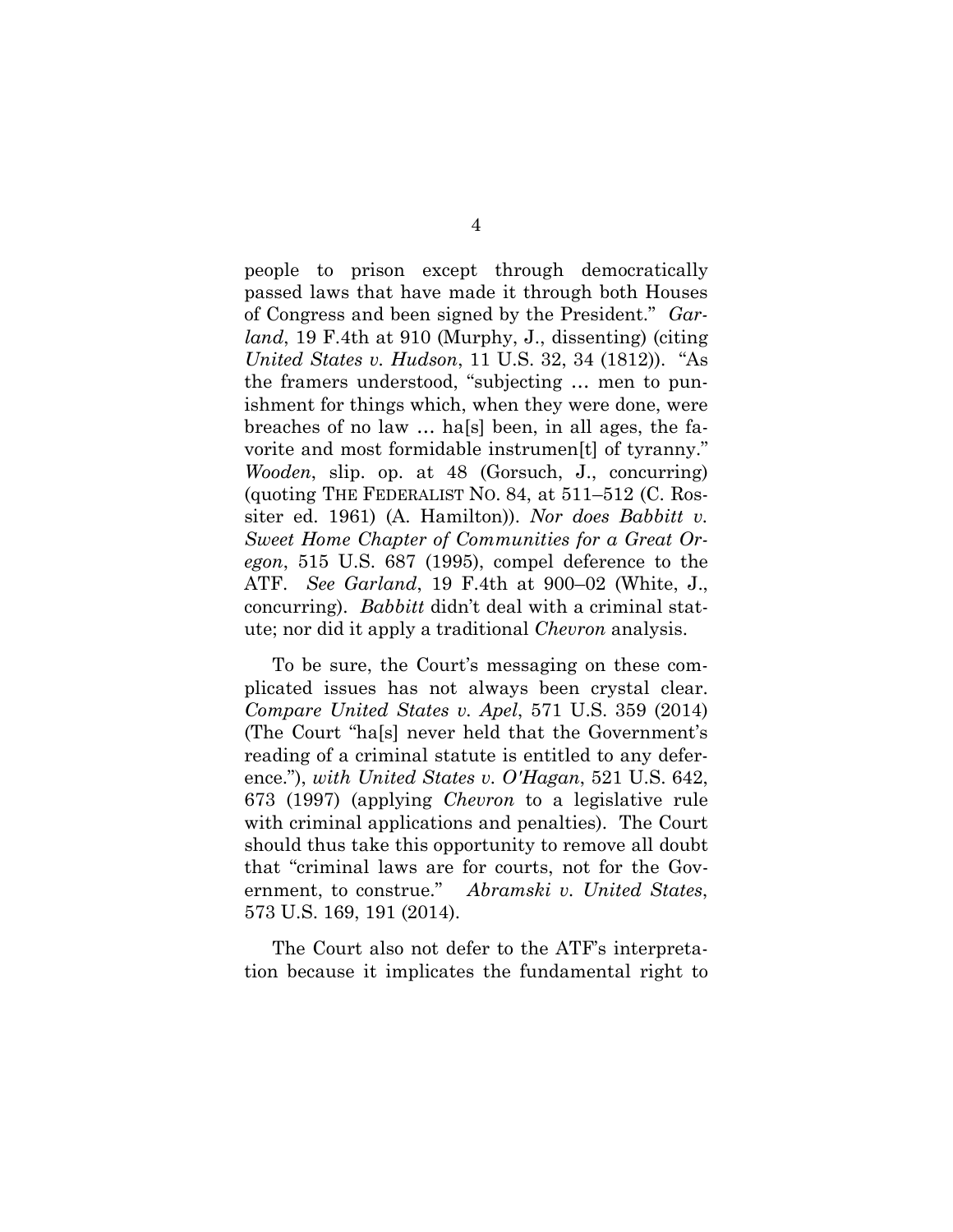keep and bear arms. The Final Rule effectively transforms commonly owned firearms into banned machineguns simply because of the use of nonmechanical bump stock accessories. This interpretation categorically expands the text of the criminal statute in a way that Congress couldn't possibly have intended. *See Whitman v. Am. Trucking Ass'ns*, 531 U.S. 457, 468 (2001). And it expands criminal liability at the expense of Second Amendment rights, diminishing the latter absent a sufficient and compelling justification. When the ATF—or any agency invades protected rights by interpreting statutes too broadly, this Court should step in. *See Abramski*, 573 U.S. at 191.

An inherent tension exists between affording *Chevron* deference to an agency's interpretation of criminal statutes and the rule of lenity. *See Garland*, 19 F.4th at 900 n.6 (White, J., concurring). The Court should grant the petition and clarify that federal agencies may not expand the scope of a Congressionally-enacted criminal statute through regulatory lawmaking.

#### **ARGUMENT**

Many things make the United States exceptional. But only a few things operate to preserve it. "[T]he right to keep and bear arms [is] among those fundamental rights *necessary* to our system of ordered liberty." *McDonald v. City of Chi.*, 561 U.S. 742, 778 (2010) (emphasis added). But as the late Justice Scalia was fond of pointing out, a Bill of Rights isn't worth the paper it's printed on without a mechanism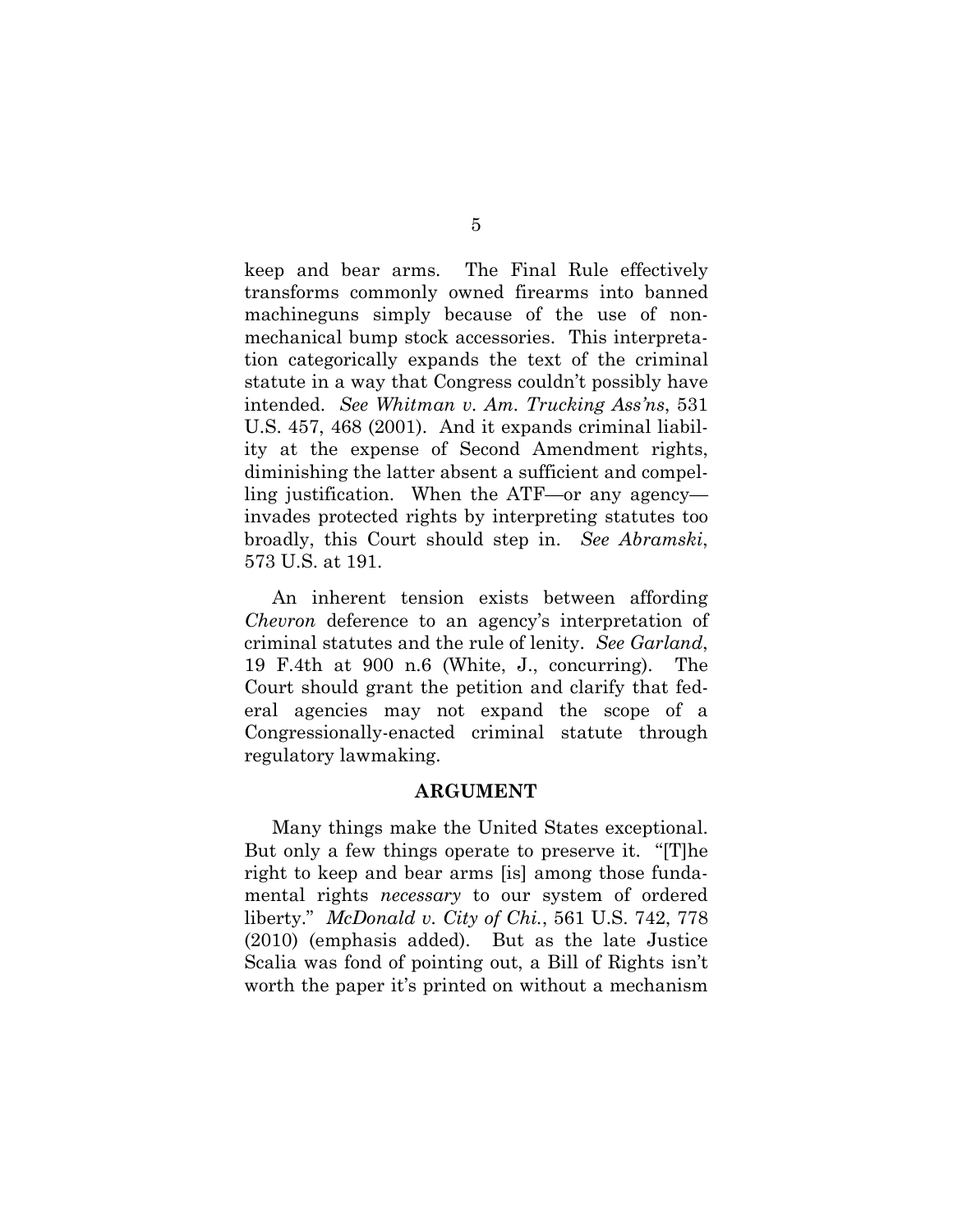for enforcing it. *See* Antonin Scalia, *Foreword: The Importance of Structure in Constitutional Interpretation*, 83 NOTRE DAME L. REV. 1417, 1418 (2008) ("Structure is everything."). One such mechanism is the separation of powers. *See* THE FEDERALIST NO. 51, at 349. (J. Cooke ed. 1961) (J. Madison) ("[T]he great security against a gradual concentration of the several powers in the same department consists in giving to those who administer each department the necessary constitutional means and personal motives to resist encroachments of the others."). Executive agencies enforce laws passed by Congress. Although Congress sometimes delegates authority to the agencies to fill in gaps or lend expertise in complicated matters, these agencies are not permitted to use their limited policymaking authority to invent new law particularly when their decisions impose criminal penalties and implicate fundamental constitutional rights.

### **I. The Court should clarify the interplay between** *Chevron* **and the rule of lenity.**

## **A.** *Babbitt* **doesn't mandate** *Chevron* **deference for criminal statutes.**

This Court has never held that *Chevron* applies to criminal statutes. *See Abramski*, 573 U.S. at 191 (citing *United States v. Apel*, 571 U.S. 359, 369 (2014)). The en banc concurrence incorrectly relied on *Babbitt* to conclude that *Chevron* applies to nearly *all* legislative rules that go through notice-andcomment rulemaking—including those interpreting criminal statutes. *Garland*, 19 F.4th at 900–04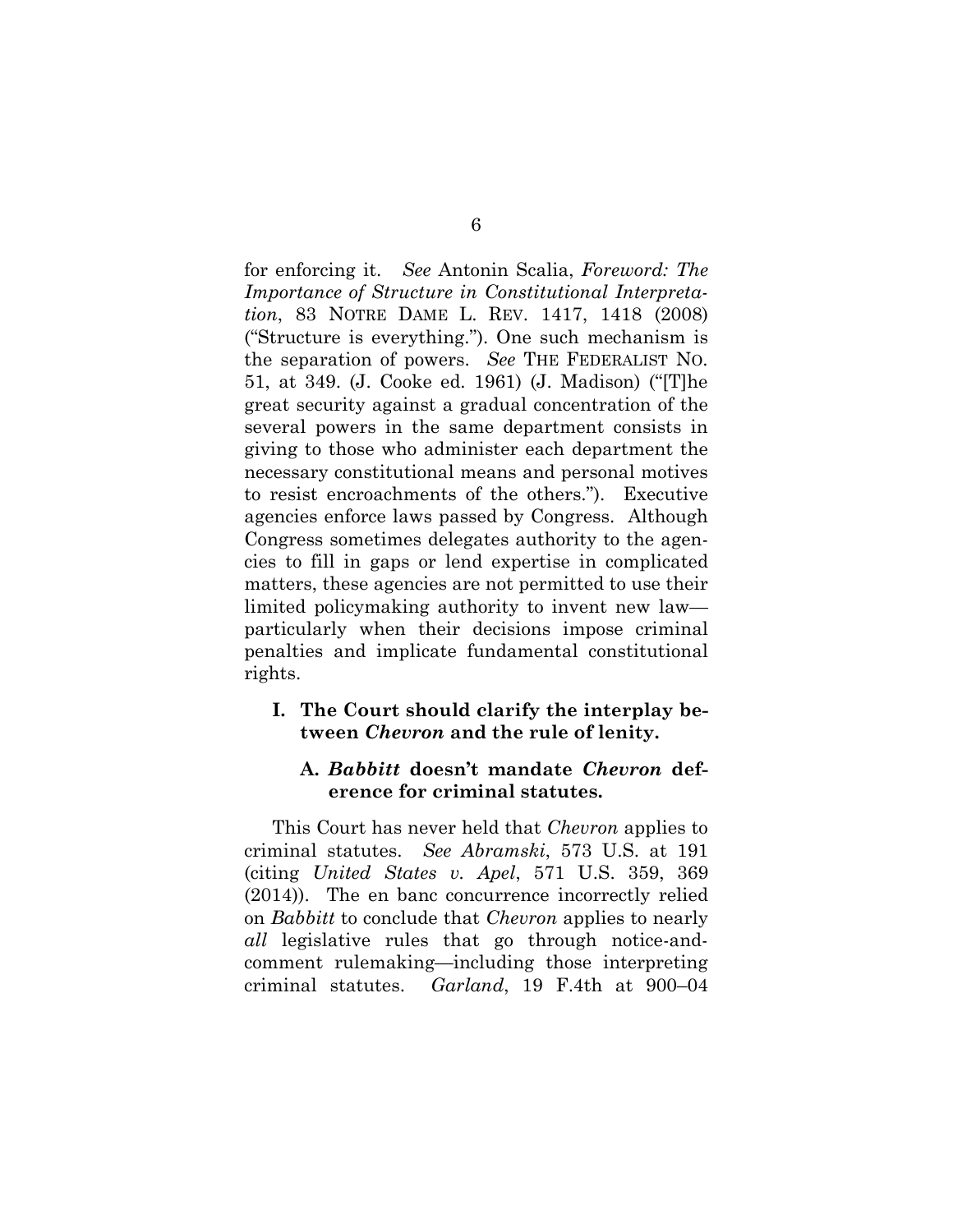(White, J., concurring). And the concurrence is hardly the first court to misread *Babbitt* in that way. *See, e.g.*, *Silva v. Garland,* 27 F.4th 95, 112 (1st Cir. 2022); *Aposhian v. Barr*, 958 F.3d 969, 983 (10th Cir. 2020); *Guedes v. ATF*, 920 F.3d 1, 25 (D.C. Cir. 2019). The Court should grant certiorari to clarify *Babbitt'*s limited applicability.

To be clear, *Babbitt* didn't involve a criminal statute. Rather, it concerned criminal *penalties* attendant to a massive civil enforcement scheme administered, in part, by the Department of Interior the Endangered Species Act (ESA). *See Babbitt*, 515 U.S. at 690; *see generally* The Legal Framework of the Endangered Species Act (ESA), Congressional Research Service June 5, 2019, https://fas.org/sgp/crs/misc/IF11241.pdf. So to the extent it can be called an agency deference case at all, *Babbitt* was more about an agency's traditional authority to interpret ambiguous civil statutes—with a few ancillary criminal consequences that would necessarily flow from that interpretation.

Although the *Babbitt* Court agreed with the agency's statutory interpretation, it didn't engage in a full *Chevron* analysis. Nor did the Court suggest that *Chevron* would apply to criminal statutes broadly. *Babbitt*, 515 U.S. at 703 (noting only that the Court "owe[d] some degree of deference to the [agency's] reasonable interpretation"). The Court instead found the agency's interpretation reasonable under the plain text, structure, and purpose of the statute. *Id.* at 703–05. And because "Congress delegated broad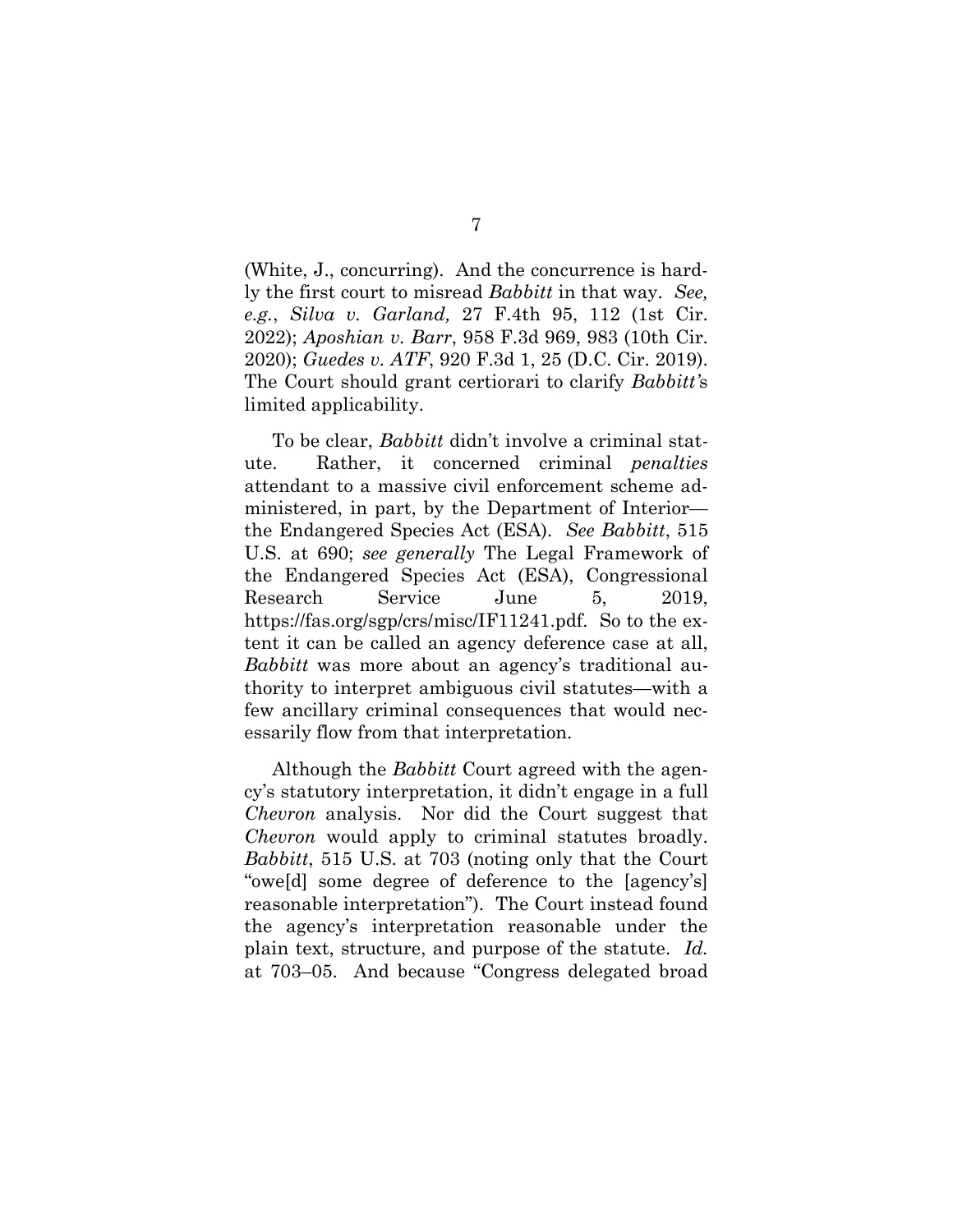administrative and interpretive power to the [agency]," *id.* at 708, the Court deferred to the agency's reasonable interpretation. *Id.* at 603. The statutory text and structure revealed that Congress intended the agency—which could leverage its "expertise and attention to detail that exceeds the normal province of Congress"—to make complex policy choices about "defining and listing [of] endangered and threatened species." *Id.* at 708. Given that the challenged interpretation was reasonable and that Congress had "entrusted the [Agency] with broad discretion," the Court declined to disturb the agency's interpretation. *See id.* at 708.

Courts may not, however, pay similar courtesies to agency interpretations of criminal statutory schemes, and *Babbitt* recognized as much. *See id.* at 704 n.18 (confirming that the Court's analysis was only aimed at a "facial challenge[] to administrative regulations" rather than a criminal prosecution). To be sure, *Babbitt* cited generally to *Chevron*. *See id.* at 703. But it conducted no *Chevron* analysis, and it independently concluded that the agency's statutory interpretation was textually reasonable *before* remarking that it owed some undefined level of deference to the agency's interpretation. *See id.* at 697–701, 703–04, 708. *Babbitt*, in other words, is sharply limited to its specific statutory context. *See Garland*, 19 F.4th at 924 (Murhpy, J., dissenting) ("Unlike the [ESA] in *Babbitt*, however, the Gun Control Act and the [NFA] do not delegate to the Attorney General the specific power to issue regulations to 'implement' the 'machinegun' ban in 18 U.S.C.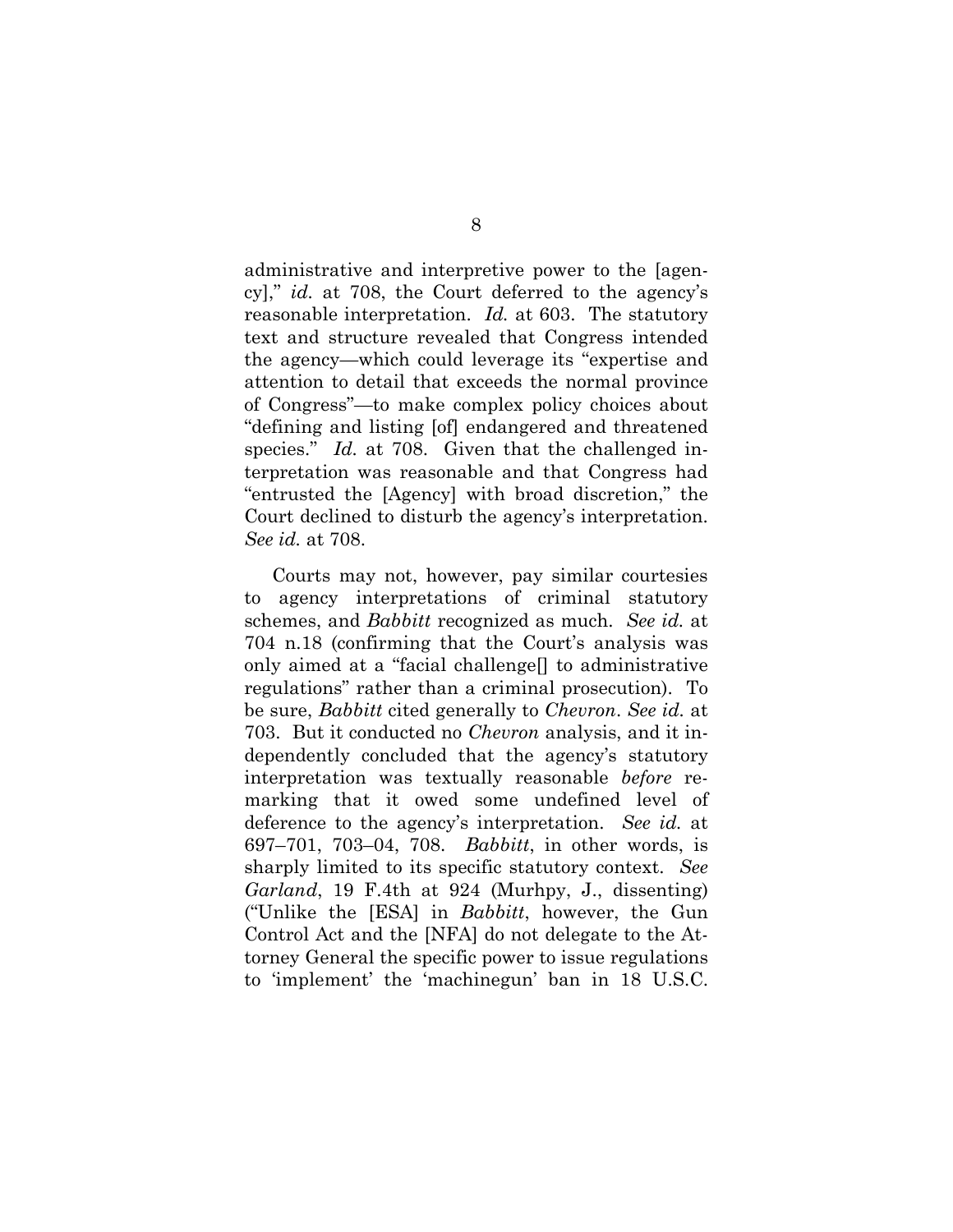§ 922(o)(1) or expressly make a violation of those implementing regulations a crime."). It did not introduce an entirely novel rule that *Chevron* deference is due whenever courts review criminal statutes that agencies administer.

The Court's more recent decisions in *Apel* and *Abramski* also support this narrow reading of *Babbitt*. In *Apel*, this Court clarified that it "ha[s] never held that the Government's reading of a criminal statute is entitled to any deference." 571 U.S. at 369. It agreed again in *Abramski*, explaining why agencies' criminal statutory interpretations are immaterial:

> We think ATF's old position no more relevant than its current one—which is to say, not relevant at all. Whether the Government interprets a criminal statute too broadly (as it sometimes does) or too narrowly … a court has an obligation to correct its error. Here, nothing suggests that Congress—the entity whose voice does matter—limited [the provision's] prohibition … in the way [the petitioner] proposes.

573 U.S. at 191*. Apel* and *Abramski* leave only a sharply confined reading of *Babbitt*. Whatever doubt *Babbitt* once cast on the question, subsequent cases have confirmed that *Chevron* doesn't apply to criminal statutes. Congress delimits the totality of criminal conduct; executive agencies may go no further.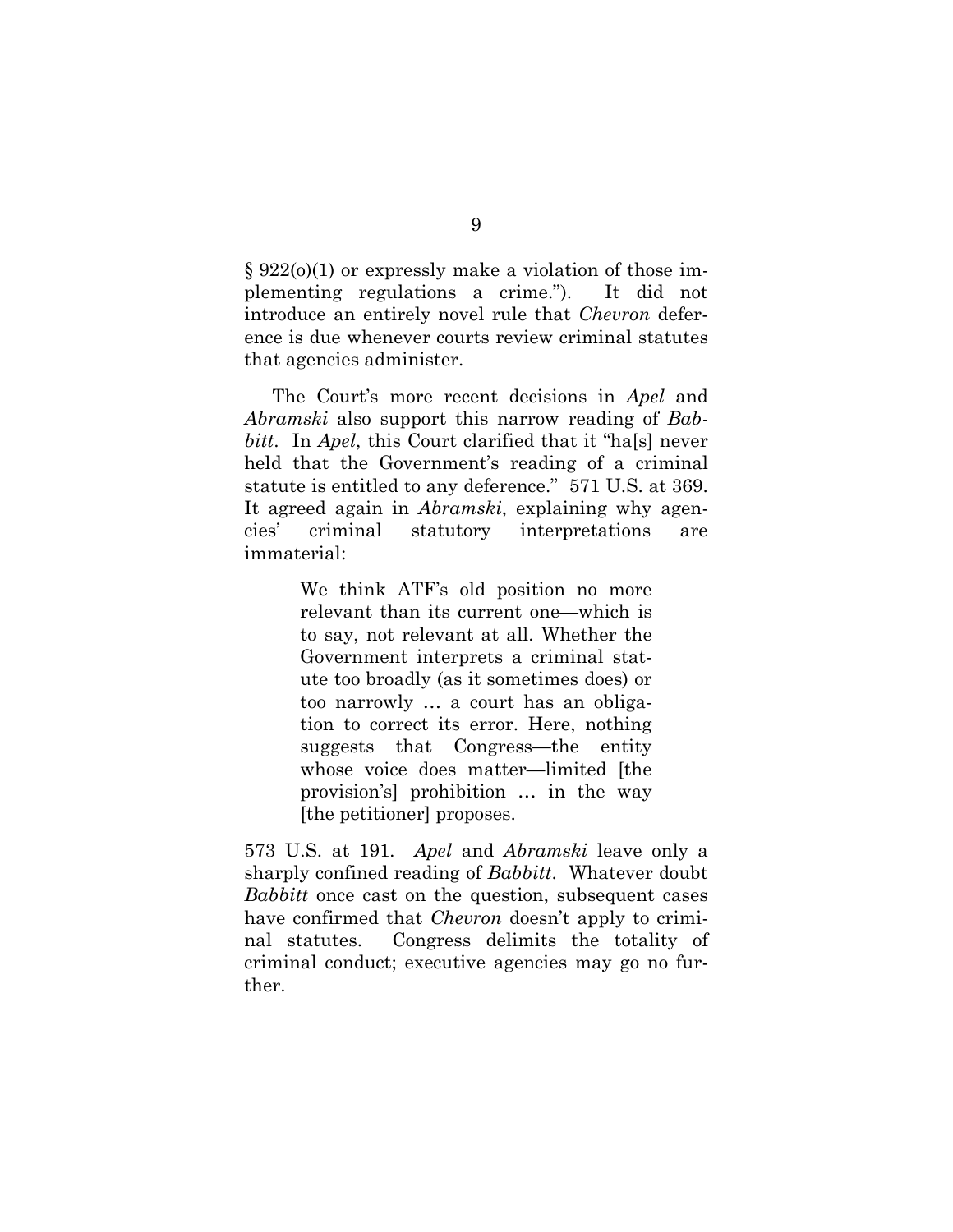The en banc concurrence banishes discussion of *Apel* and *Abramski* to a footnote. *Garland*, 19 F.4th at 900 n.6 (White, J., concurring). It categorizes them as irrelevant because they did not involve legislative regulations (that is, rules that bind the public and have the force of law). *Id.* But the concurrence's dichotomy between legislative and interpretive rules is of no moment, especially given that neither *Apel* or *Abramski* relied on a rule's interpretive nature in refusing deference. What matters is whether the statute is criminal in nature. If the answer is yes, then *Chevron* doesn't apply regardless of whether the agency interpreting the statute has done so through notice-and-comment rulemaking. *Apel* and *Abramski*  make this clear.2

As Justice Scalia wrote, "[t]he best that one can say … is that in *Babbitt* [], [the Court] deferred, with scarcely an explanation, to an agency's interpretation of a law that carried criminal penalties …. *Babbitt's*  drive-by ruling, in short, deserves little weight." *Whitman v. United States*, 574 U.S. 1003, 1005 (2014) (Scalia, J., respecting the denial of cert.). But *Babbitt* has nevertheless flummoxed the lower courts for years now—so the Court should take this opportunity to set things right.

<sup>2</sup> This is not to say that executive agencies play no role in defining and interpreting criminal statutes—when Congress has "distinctly" delegated authority to do so. *See United States v. Grimaud*, 220 U.S. 506, 519 (1911). Agencies interpret and enforce criminal statutes all the time. But that doesn't mean courts owe deference to those interpretations.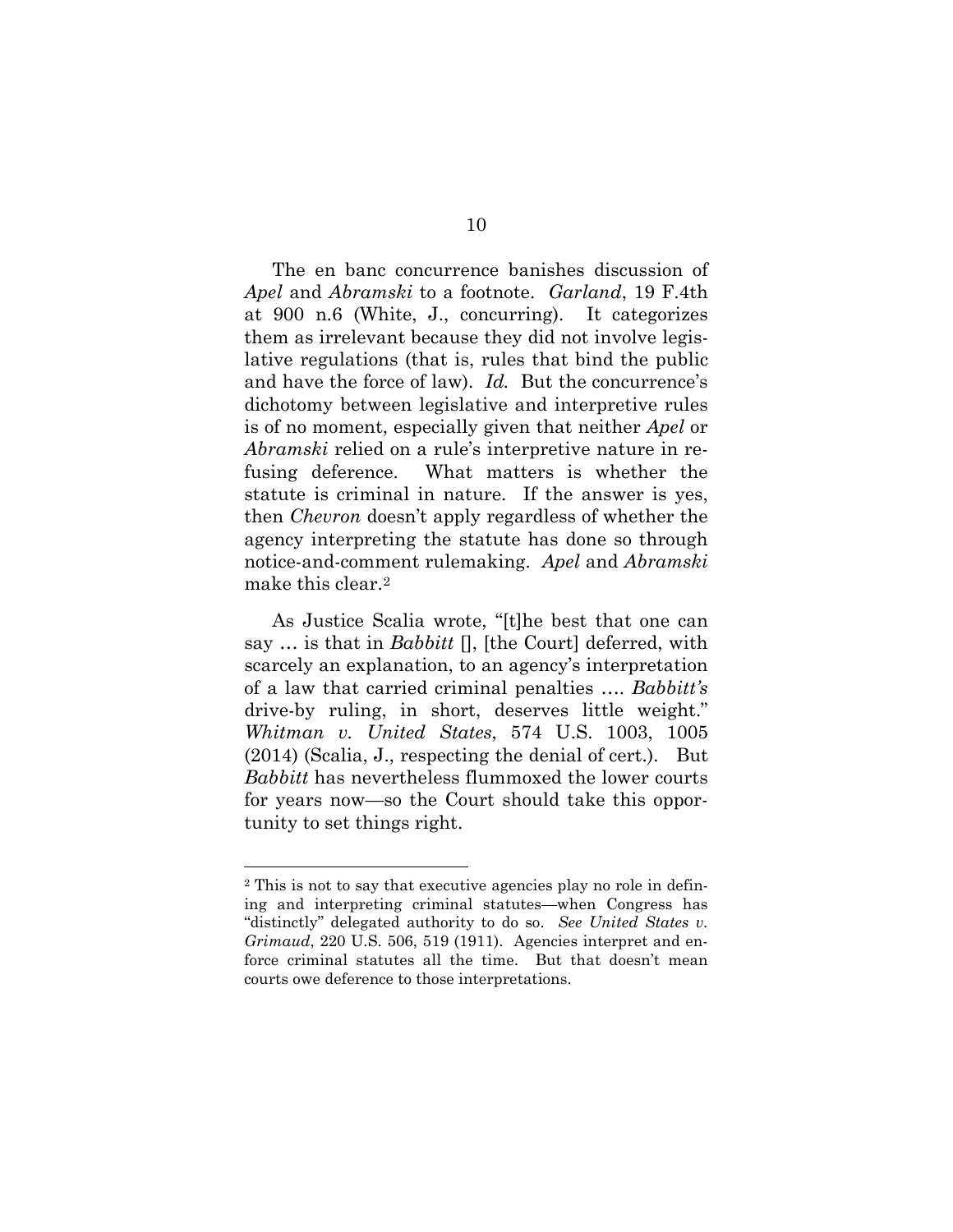#### **B. The rule of lenity supersedes** *Chevron* **analysis.**

"The 'rule of lenity' is a new name for an old idea—the notion that 'penal laws should be construed strictly.'" *Wooden*, slip. op at 45 (Gorsuch, J., concurring) (quoting The Adventure, 1 F. Cas. 202, 204, F. Cas. No. 93 (No. 93) (CC Va. 1812) (Marshall, C. J.)); *see also* 1 William Blackstone, *Commentaries on the Laws of England* 88 (4th Ed. 1770) ("Penal statutes must be construed strictly") Although a longestablished canon of construction, this Court has not set a uniform method for applying it. *See* Scalia & Garner, *supra*, at 298–99 (citing *e,g*., *Reno v. Koray*, 515 U.S. 50, 60 (1995); *Smith v. United States*, 508 U.S. 223, 239 (1993); *Muscarello v. United States*, 524 U.S. 125, 139 (1998)); *see also Wooden*, slip op. at 50 (Gorsuch, J., concurring) (noting that "the most basic of these controversies" surrounding the rule of lenity is "the degree of ambiguity required to trigger [it]"). Nor has this Court been consistent with the interplay between it and *Chevron*. That's why it should now clarify that courts must apply the rule of lenity *before* conducting *Chevron* analysis. *See, e.g.*, *Negusie v. Holder*, 555 U.S. 511, 518 (2009) ("[T]he rule of lenity … may be persuasive in determining whether a particular agency interpretation is reasonable."); *see also Wooden*, slip op. at 53–54 (Gorsuch, J., concurring) ("The right path is the more straightforward one. Where the traditional tools of statutory interpretation yield no clear answer, the judge's next step isn't to legislative history or the law's unexpressed purposes. The next step is to lenity.").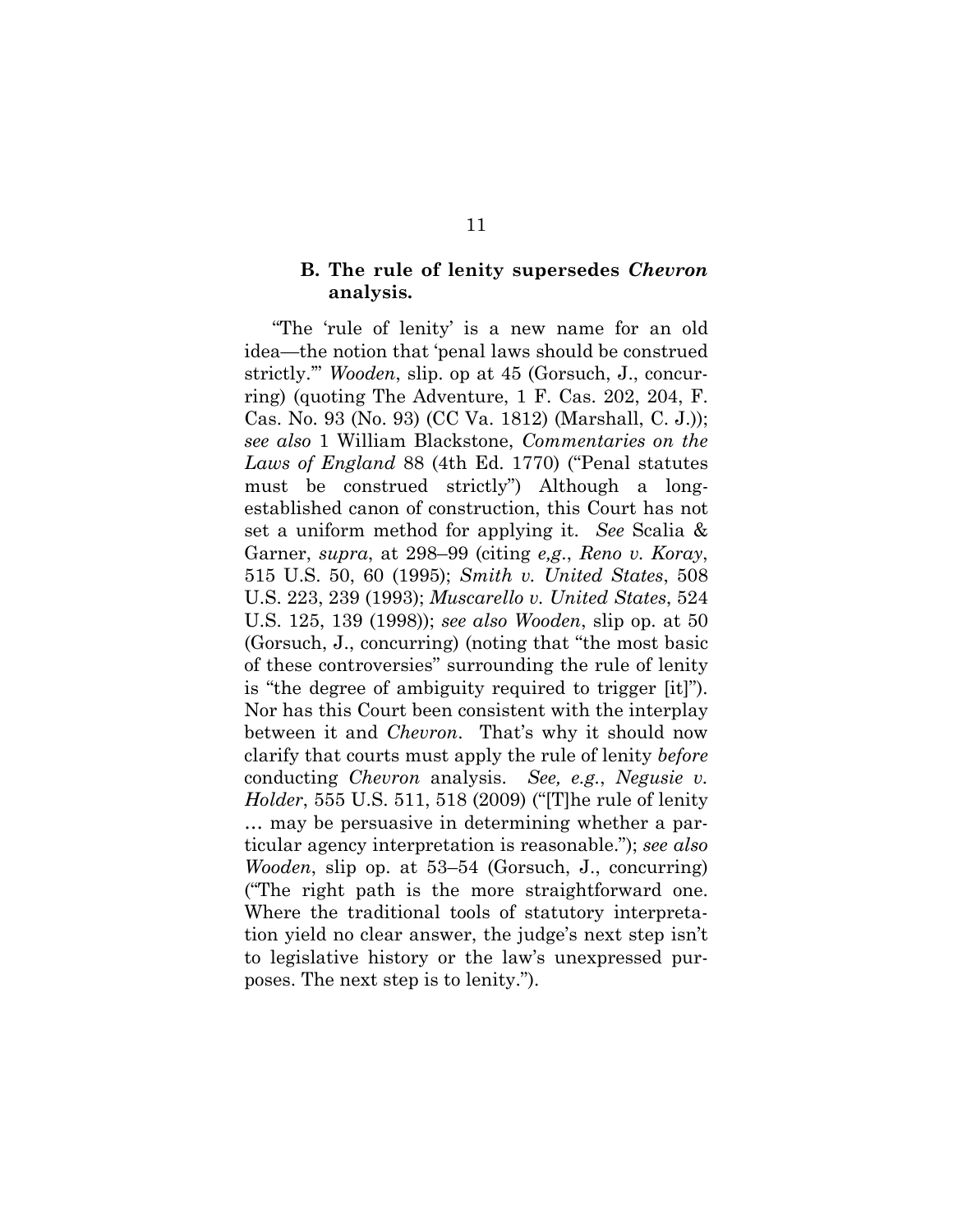Like *Chevron*, the rule of lenity presumes that two reasonable interpretations of a statute exist. But the similarity stops there. The rule of lenity gives the benefit of the doubt to a criminal defendant instead of the government. But *Chevron* is the mirror opposite: it gives the benefit of the doubt to the *agency*, even if an individual might reach a reasonable, but different, interpretation of a rule. The doctrines are thus operating at cross-purposes: giving "persuasive effect" to the government's interpretation of criminal statutes "would turn the normal construction of criminal statutes upside-down, replacing the doctrine of lenity with a doctrine of severity." *Crandon v. United States*, 494 U.S. 152, 177-78 (1990) (Scalia, J., concurring in the judgement).

The en banc concurrence would only invoke the rule of lenity '"at the end of the process of construing what Congress has expressed' and only 'when the ordinary canons of statutory construction have revealed no satisfactory construction.'" *Gun Owners of Am., Inc. v. Garland*, 2021 U.S. App. LEXIS 35812, at \*19 n.10 (6th Cir. Dec. 3, 2021) (quoting *Lockhart v. United States*, 577 U.S. 347, 361 (2016)). There's nothing wrong with this pronouncement as a general matter. *See* Scalia & Garner, *supra*, at 298. But in this context, it reverses the hierarchy by employing *Chevron* step two analysis as part of the initial method of construction—relegating the rule of lenity to second-class status. Rather, to trigger *Chevron* analysis, courts must first apply the traditional tools of statutory construction, *Epic Sys. Corp. v. Lewis*, 138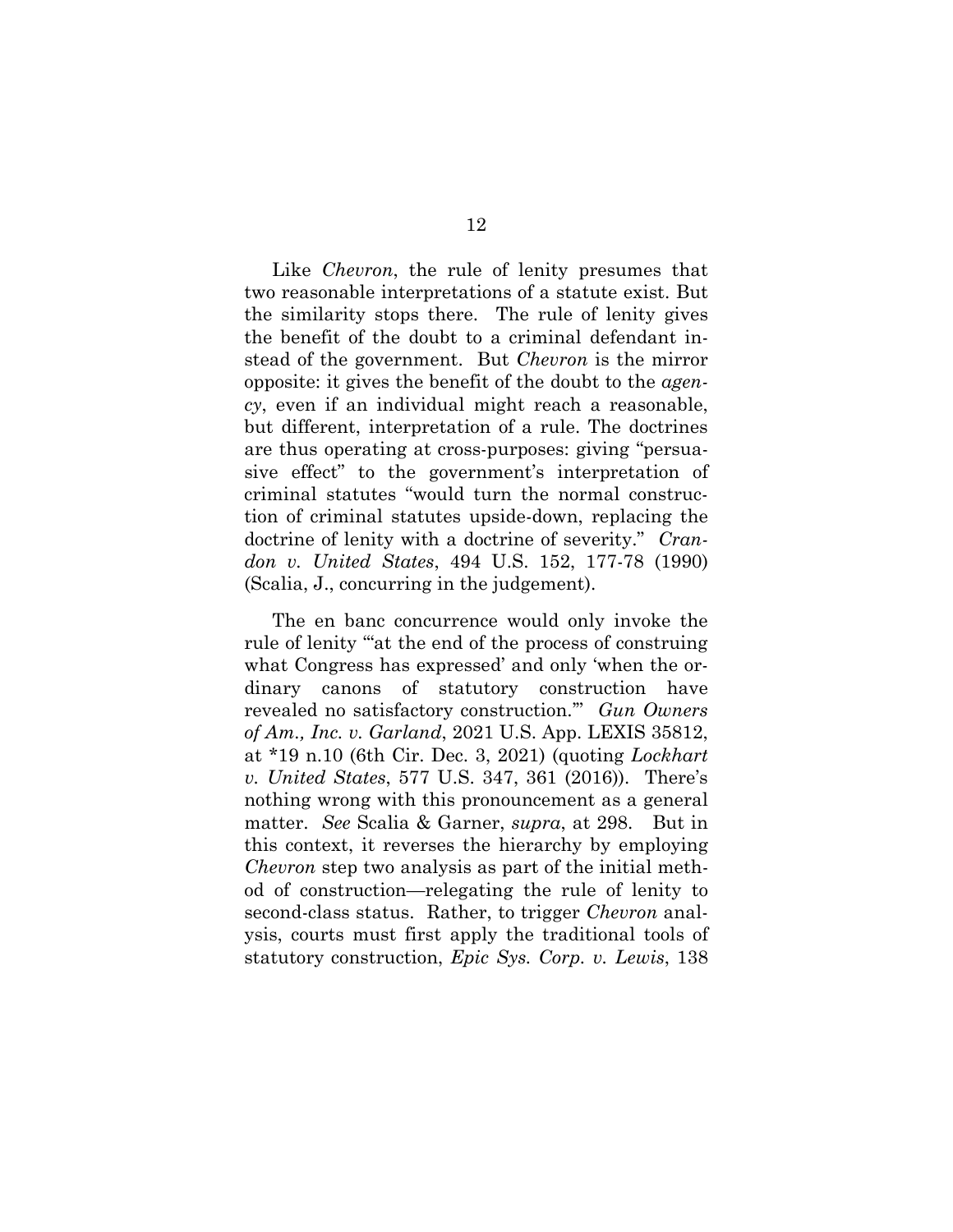#### S. Ct. 1612, 1630 (2018) (citing *Chevron* 467 U.S. at 843 n.9)—including the rule of lenity.

*Babbitt* itself implied that the rule of lenity would have implications in other contexts. *See* 515 U.S. at 704 n.18. The en banc concurrence recognized that "the *Babbitt* Court [] hypothesized that a regulation may 'provide such inadequate notice of potential liability so as to offend the rule of lenity."' *Garland*, 19 F.4th at 901 (White, J., concurring) (quoting *Babbitt*, 515 U.S. at 704 n.18). But it went no further, rationalizing that the language was "simply acknowledgment that a law imposing criminal sanctions—whether it be a statute or a regulation—must provide fair notice of the prohibited conduct*." Id.*

First, that's an incomplete explanation—the rule of lenity "does not coincide with the constitutional requirement of fair notice." Antonin Scalia & Brian A. Garner, READING LAW: THE INTERPRETATION OF LEGAL TEXTS 296–97 (2012). It's primarily "a rule of statutory construction whose purpose is to help give authoritative meaning to statutory language." *Id.* at 297–98. Important concepts like fair notice and separation of powers are implicated when courts don't utilize it in the regular course of statutory interpretation.

Second, as mentioned above, *Babbitt* failed to substantively address the rule of lenity. That failure is another reason why the Court should give *Babbitt* a narrow reading in the criminal context. *See Carter v. Welles-Bowen Realty, Inc.*, 736 F.3d 722, 734 (6th Cir.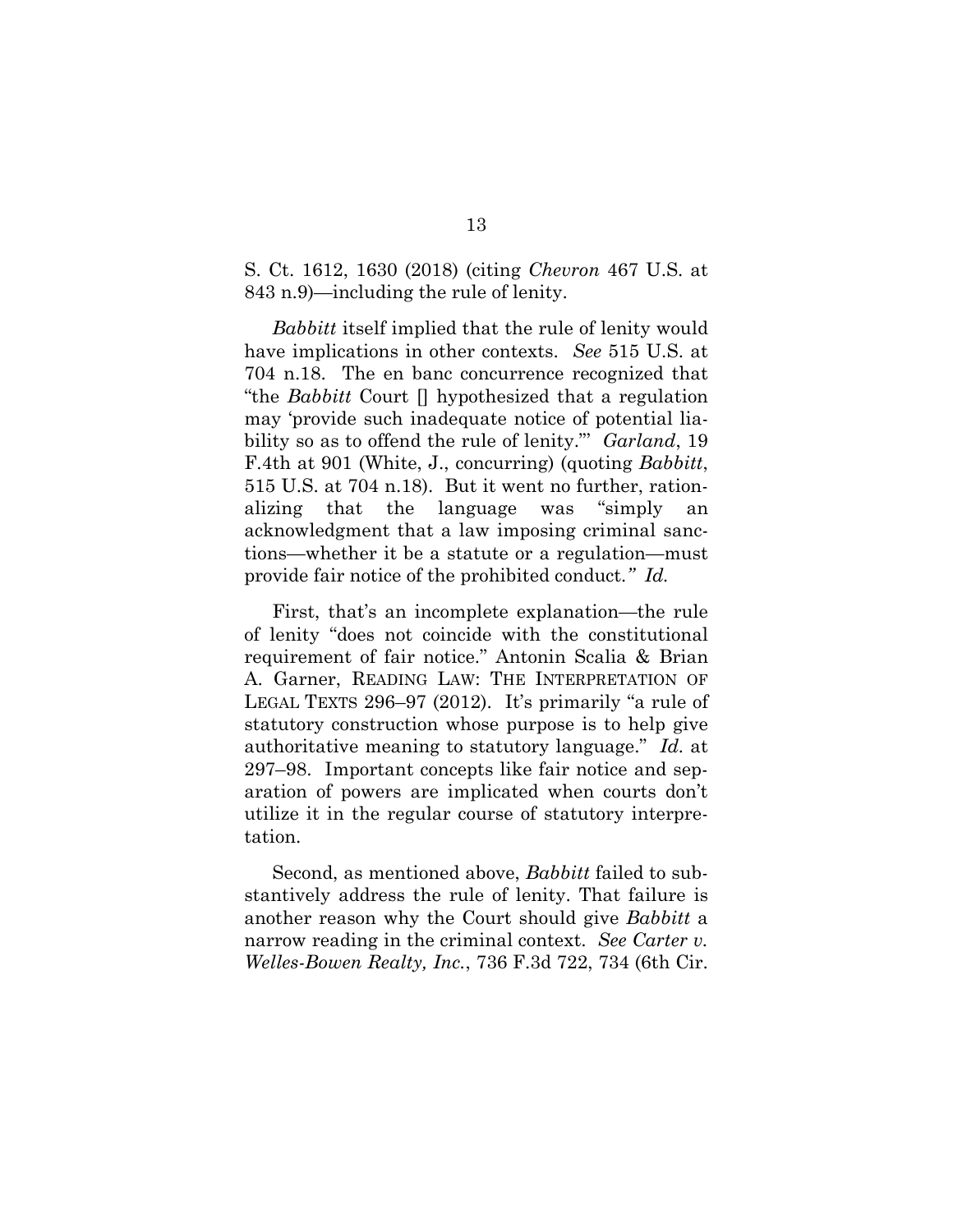2013) (Sutton, J., concurring) (suggesting that *Chevron* deference does not defeat the rule of lenity).

Third, even if Judge White correctly read *Babbitt*'s holding, the regulation at issue in *Babbitt* is distinguishable from the Bump-Stock Rule. "*Babbitt* emphasized that the 'take' regulation had 'existed for two decades' largely unchanged from near the time of the Act's passage and so had provided 'a fair warning of its consequences."' *Garland*, 19 F.4th at 925 (Murphy, J., dissenting) (quoting *Babbitt*, 515 U.S. at 690, 691 n.2, 704 n.18). In contrast, "the Bump-Stock Rule departed from the ATF's decade-long view." *Id.* at 925. Because of that departure, "Americans who invested in the bump-stock industry in reliance on that prior position might be skeptical of the claim that the ATF offered them a 'fair' warning." *Id.; see also Wooden*, slip op. at 48 (Gorsuch, J., concurring) ("[L]enity's emphasis on fair notice … is about protecting an indispensable part of the rule of law—the promise that, whether or not individuals happen to read the law, they can suffer penalties only for violating standing rules announced in advance."). "[T]raditional notions of fairness inherent in our system of criminal justice prevent the Government from proceeding with [a] prosecution" when the accused relied on longstanding administrative "guidance" about the "meaning and requirements of the [criminal] statute" in question. *United States Pennsylvania Indus. Chem. Corp.*, 411 U.S. 655, 674, (1973).And truth be told, a rule favoring lenity over *Chevron* deference shows greater fidelity to the Court's precedents than *Babbitt* did. Three years be-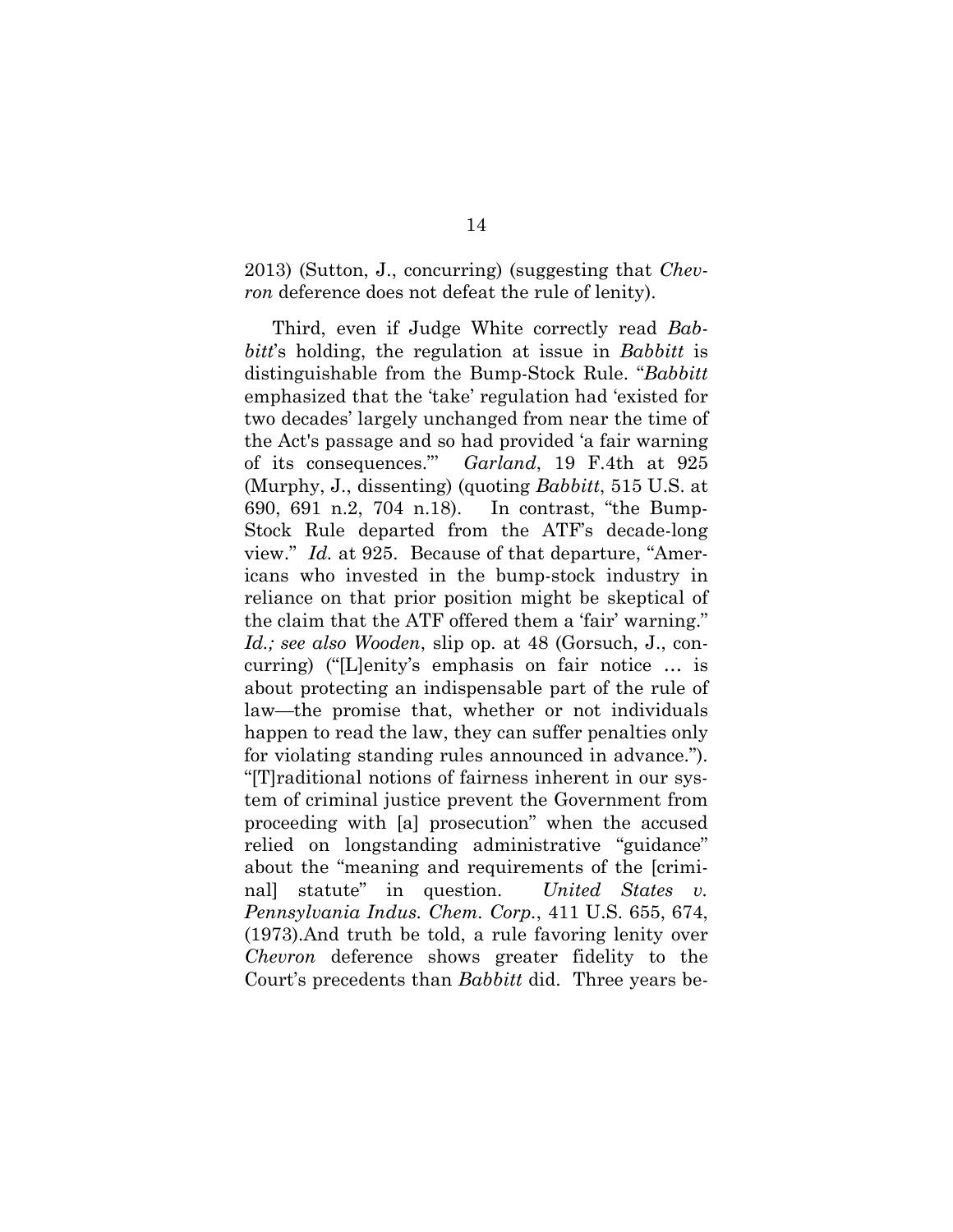fore *Babbitt*, in *United States v. Thompson/Center Arms Co.*, the Court interpreted the phrase "making" a "firearm" as used in the NFA. 504 U.S. 505 (1992) (interpreting 26 U.S.C. § 5821). Applying the rule of lenity, the plurality construed the statute narrowly under the rule of lenity; the defendant had not "made" a firearm by packaging an unregulated pistol with a kit that allowed for conversion into a firearm that would be regulated under federal law. *Id.* at 517-18. The plurality did not defer to ATF's contrary interpretation of the text. *Id*.

Even the concurrence below recognized that "there is an implied tension between the two lines of cases" of *Apel*/*Abramski* and *Chevron*/*Babbitt*. 19 F.4th at 900 (White, J., concurring). But it demurred that it must follow *Chevron* and *Babbitt*, reasoning that it's "for the Supreme Court to resolve." *Id.* This Court should grant review to take on that task. It should hold that *Chevron* does not erase the rule of lenity's longstanding protection against surprise criminal liability.

### **II. Applying** *Chevron* **to a criminal statute implicates serious separation-of-powers concerns.**

"Closely related to its fair notice function is lenity's role in vindicating the separation of powers." *Wooden*, slip op. at 48 (Gorsuch, J., concurring). This Court and others have admonished both the executive and judicial branches not to intrude on Congress's power to determine criminal activity. *See*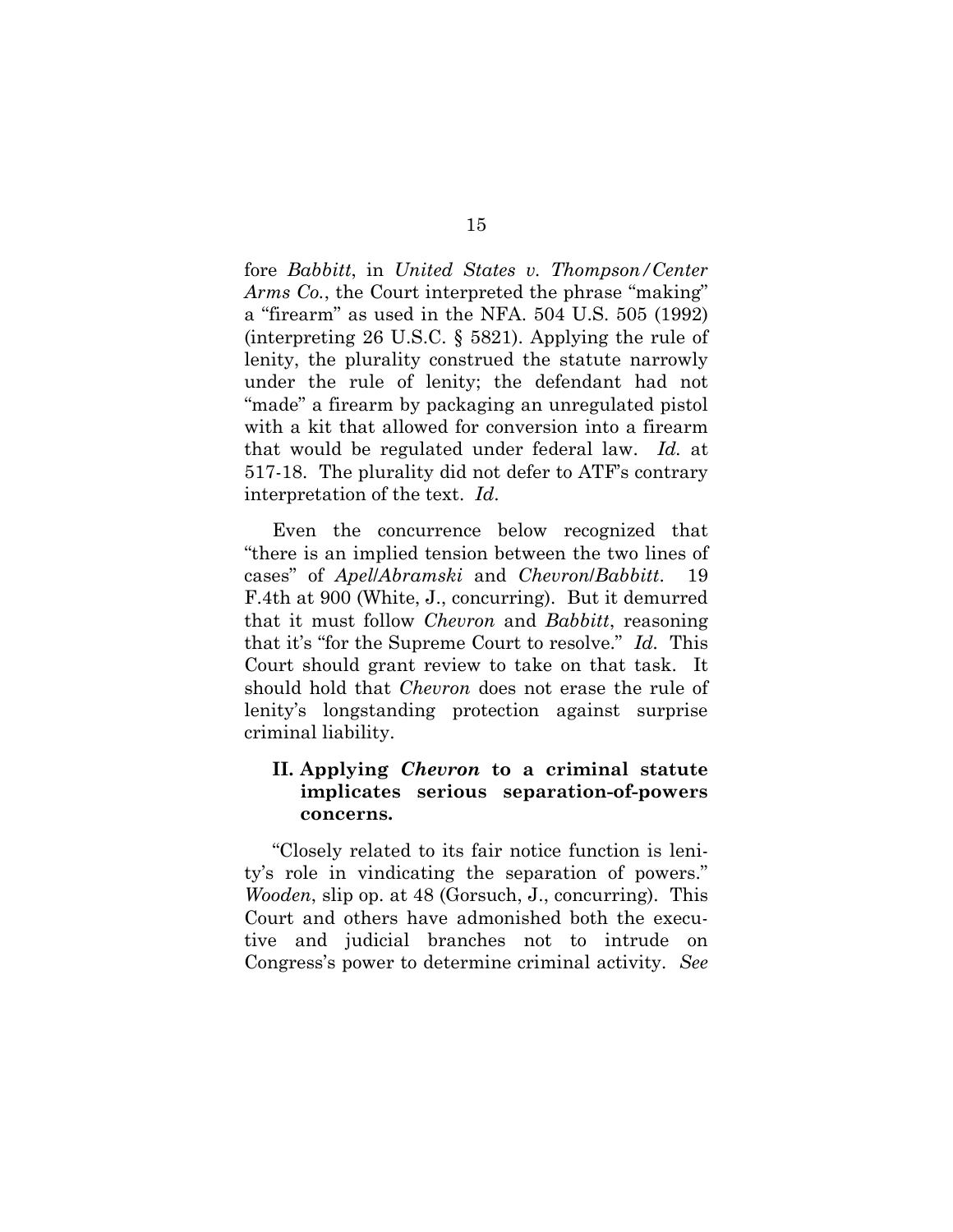#### *e.g.*, *id.* at 49; *United States v. Wiltberger*, 18 U.S. (5 Wheat.) 76, 95 (1820); *Whitman*, 574 U.S. at 1004.

The "ATF has no authority to substitute its moral judgment concerning what conduct is worthy of punishment for that of Congress." *Aposhian v. Wilkinson*, 989 F.3d 890, 900 (10th Cir. 2021) (Tymkovich, C.J., dissenting from denial of rehearing en banc); *accord Gun Owners*, 992 F.3d at 462 ("Whether ownership of a bump-stock device should be criminally punished is a question for our society …. It is not the role of the executive—particularly the unelected administrative state—to dictate to the public what is right and what is wrong."). To defer to an agency's interpretation of a criminal statute would threaten the "horizontal separation of powers." *Carter*, 736 F.3d at 733 (Sutton, J., concurring); *see also United States v. Bass*, 404 U.S. 336, 348, (1971) (per Marshall, J.) ("[B]ecause of the seriousness of criminal penalties, and because criminal punishment usually represents the moral condemnation of the community, legislatures and not courts should define criminal activity"). As Chief Justice Marshall explained:

> [The rule of lenity] is founded on the tenderness of the law for the rights of individuals; and on the plain principle that the power of punishment is vested in the legislative, not in the judicial department. It is the legislature, not the Court, which is to define a crime, and ordain its punishment.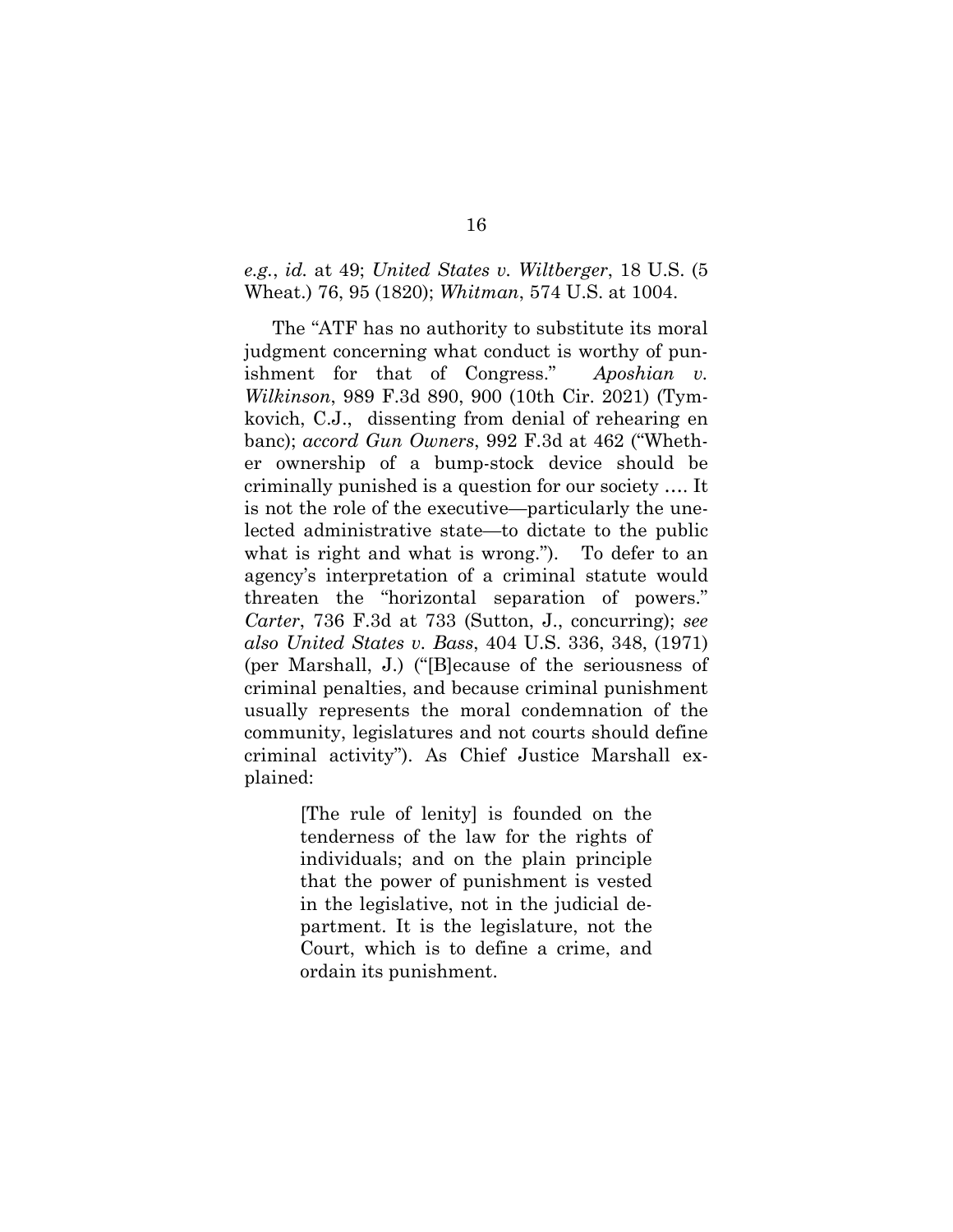*Wiltberger*, 18 U.S. at 95; *see also Wooden*, slip. op. at 49 (Gorsuch, J., concurring) (lenity helps safeguard the separation of powers by "preventing judges from intentionally or inadvertently exploiting 'doubtful' statutory 'expressions' to enforce their own sensibilities.")*.* 

In practice, this would allow agencies like the Department of Justice—which houses the ATF—to interpret and enforce criminal statutes more and more broadly until a court concluded its interpretation was *un*reasonable. *See Whitman*, 574 U.S. at 1004 ("With deference to agency interpretations of statutory provisions to which criminal prohibitions are attached, federal administrators can in effect create (and uncreate) new crimes at will, so long as they do not roam beyond ambiguities that the laws contain."); *cf.* Kent Barnett & Christopher J. Walker, *Chevron Step Two's Domain*, 93 NOTRE DAME L. REV. 1441, 1459 (2018) (finding that agency interpretations prevail under *Chevron* in over 75% of cases); Paul J. Larkin, Jr., *Chevron and Federal Criminal Law*, 32 J. L. & POL. 211, 212 (2017) ("[S]ometimes who adopts a rule of law is more important than what that rule provides."). In other words, those charged with prosecuting crimes would become increasingly responsible for defining them. Although prosecutors bear "a very specific responsibility" to interpret a statute "in order to decide when to prosecute," courts "have never thought that the interpretation of those charged with prosecuting criminal statutes is entitled to deference." *Crandon v. United States*, 494 U.S. 152, 177 (1990) (Scalia, J.,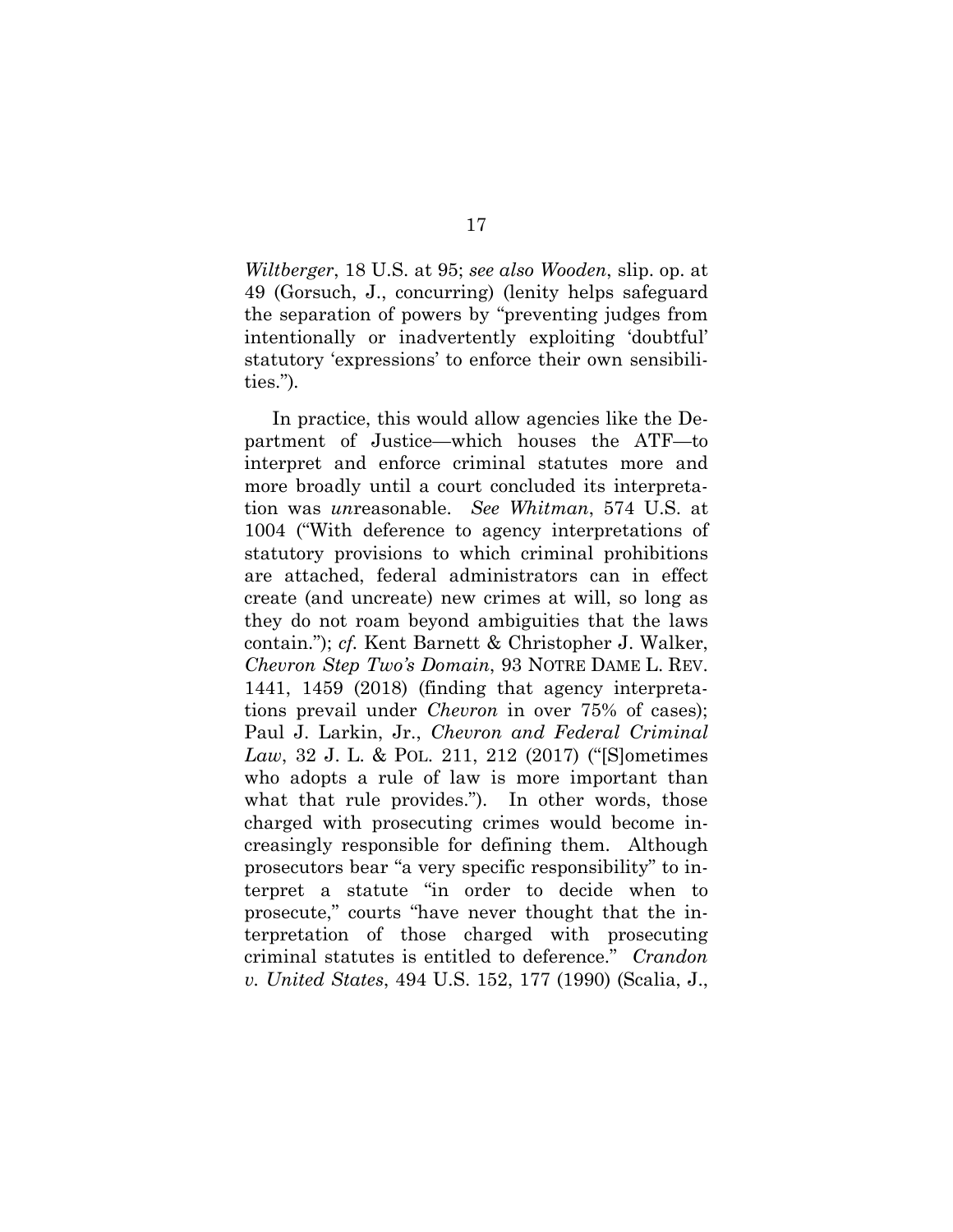concurring in the judgment, *cited with approval in Apel*, 571 U.S. at 369

This muddled system of criminal justice would be "preposterous," blending prosecutorial and adjudicatory power in a way that "would violate established traditions and threaten liberty itself." Cass Sunstein, *Chevron Step Zero*, 92 VA. L. REV. 187, 210 (2006). "[I]f agencies are free to ignore the rule of lenity, the state could make an act a crime in a remote statement issued by an administrative agency. The agency's pronouncement need not even come in a notice-and-comment rule. All kinds of administrative documents, ranging from manuals to opinion letters, sometimes receive *Chevron* deference." *Carter v. Welles-Bowen Realty, Inc*., 736 F.3d 722, 731-32 (6th Cir. 2013) (Sutton, J., concurring) (citing *Barnhart v. Walton*, 535 U.S. 212, 221-22 (2002)); *see also* Scalia & Garner, *supra*, at 301 ("[A] fair system of laws requires precision in the definition of offenses and punishments. The less the courts insist on precision, the less legislatures will take the trouble to provide it.").

## **III. An agency's interpretation of a statute should receive no deference when it further diminishes fundamental rights.**

The ATF's interpretation of § 5845(b) should also garner no deference because the statute regulates an area affecting the fundamental right to keep and bear arms. *See Ezell v. City of Chi.*, 651 F.3d 684, 703 (7th Cir. 2011) (heightened scrutiny applies to governmental actions alleged to infringe enumerated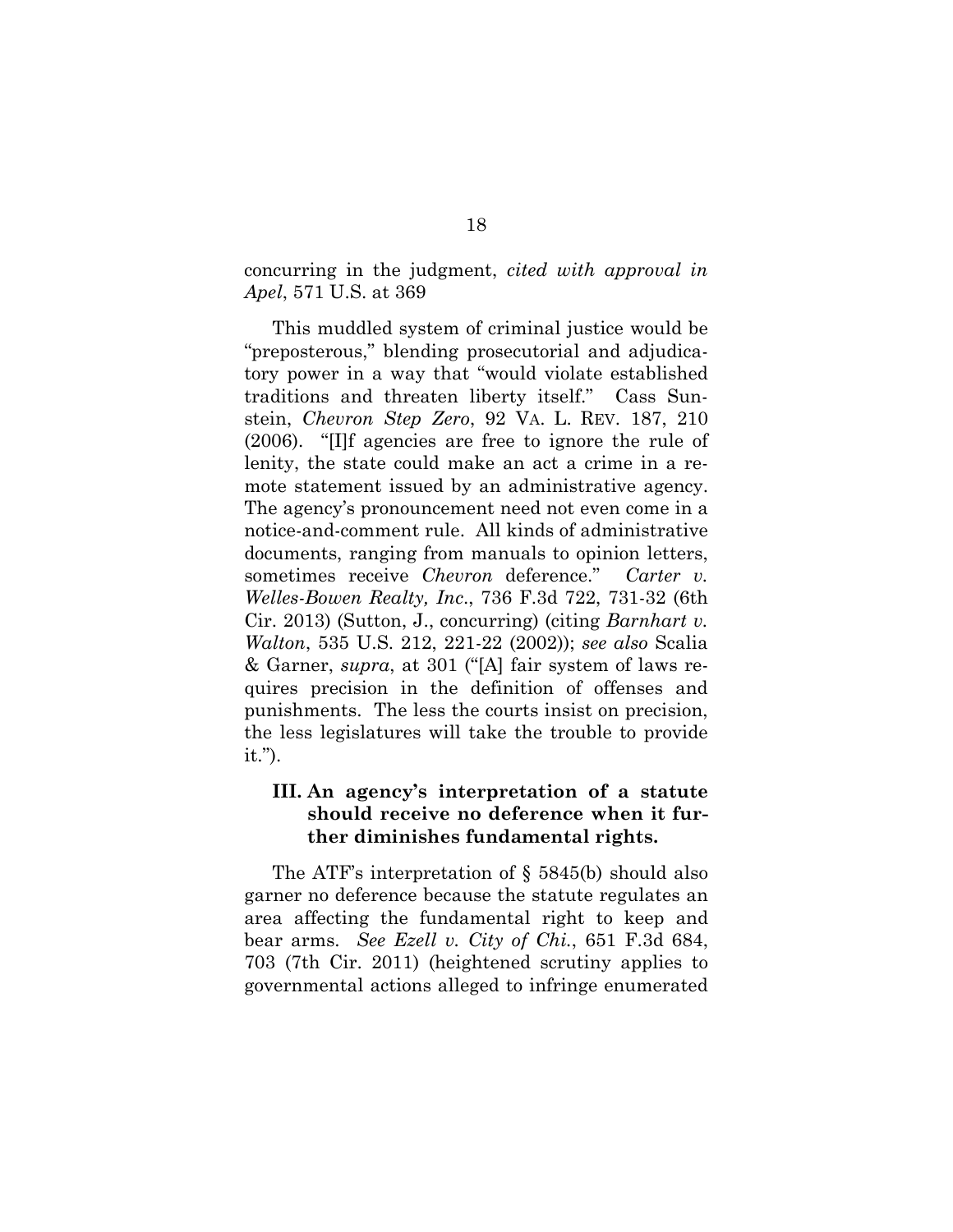constitutional rights such as the Second Amendment); *cf. Jackson v. City & Cnty. of S.F*., 746 F.3d 953, 967 (9th Cir. 2014) (restrictions on ammunition may burden the core Second Amendment right of self-defense); *Ezell*, 651 F.3d at 704 (holding that the right to possess firearms implied a corresponding right to access firing ranges for the purpose of maintaining firearm proficiency). As discussed above, *Chevron* should not apply to criminal statutes. But even under the *Chevron* framework, implication of a fundamental right should render ATF's interpretation unreasonable.

Although somewhat novel, several of the Court's existing doctrines support this rationale. For example, this Court has long recognized in the constitutional doubt canon that courts should construe statutes to avoid interpretations—even reasonable ones—that raise serious constitutional concerns. *See Crowell v. Benson*, 285 U.S. 22, 62 (1932). Courts rightly assume that Congress avoids legislating by inference when an interpretation triggers separation of powers concerns. *Cf. United States v. Bass*, 404 U.S. 336, 349 (1971) ("[U]nless Congress conveys its purpose clearly, it will not be deemed to have significantly changed the federal-state balance. Congress has traditionally been reluctant to define as a federal crime conduct readily denounced as criminal by the States."). Elsewhere, when deciding between competing interpretations, the Court has recognized that "Congress does not … hide elephants in mouseholes." *Whitman*, 531 U.S. at 468; *see also King v. Burwell*, 135 S. Ct. 2480, 2491, 2494 (2015)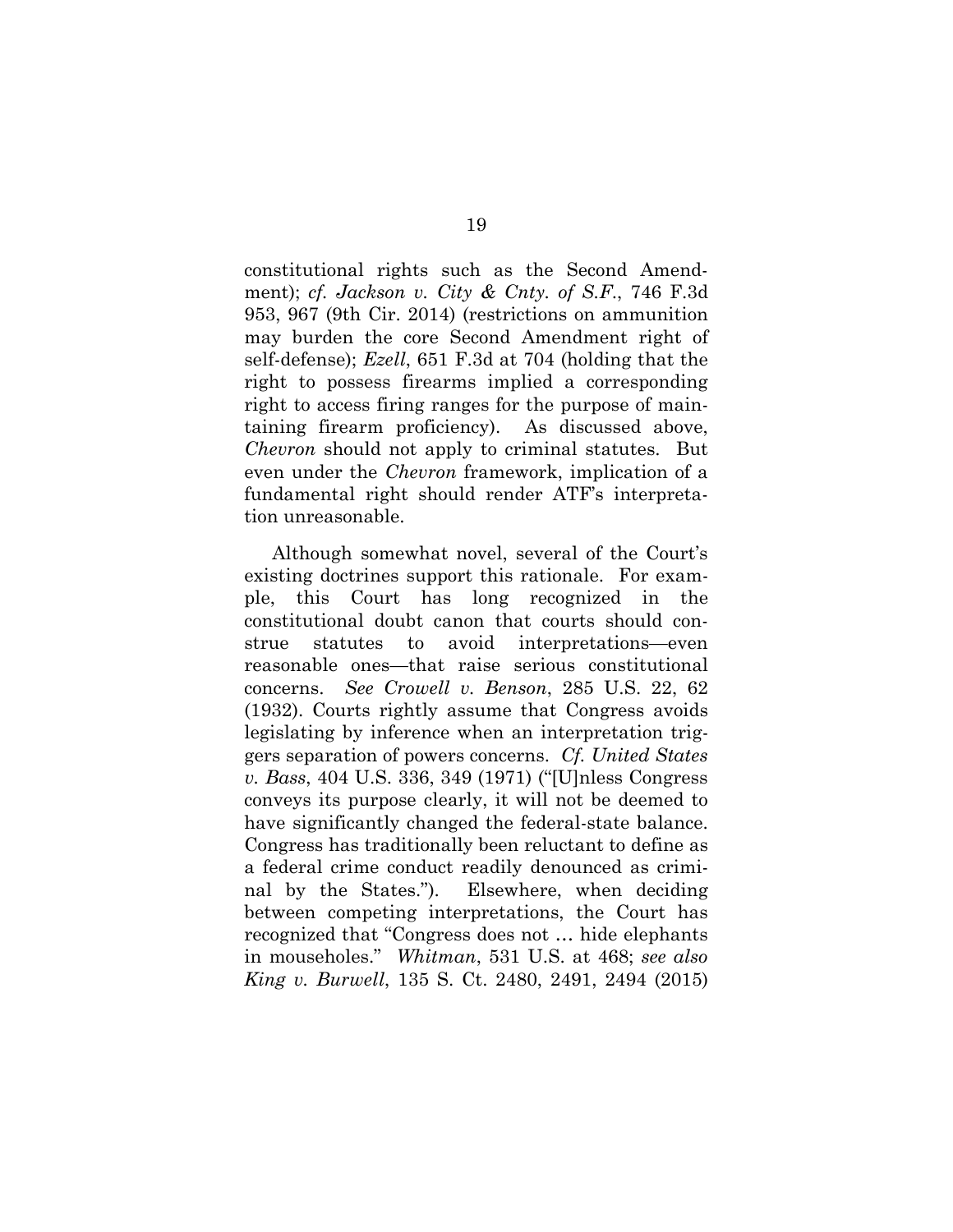(courts do not apply *Chevron* deference to statutory interpretations that implicate "major questions").

*Chevron* and the rule of lenity are, likewise, based on how courts choose between two interpretations of a statute. These doctrines and canons all overlap to some extent—based largely on the idea that certain circumstances tilt the interpretive scales against the government's power. *See, e.g.,* Scalia & Garner, *supra*, at 426 (arguing that "treating [the rule of lenity] as a clear statement rule would comport with the original basis for the canon); *id.* at 426 (noting that the constitutional doubt canon is an example of the clear statement rule).

The States suggest that any notion of an interpretation's reasonableness under *Chevron* must necessarily include consideration of fundamental rights. *Mayo Found. for Med. Educ. & Research v. United States*, 562 U.S. 44, 58 (2011) (quoting *Chevron*, 467 U.S. at 844) ("[T]he second step of *Chevron* ... asks whether the … rule is a 'reasonable interpretation' of the statutory text."). That is, interpretations like the ATF's should be *per se* unreasonable when they impair fundamental rights—and particularly so in the criminal law context. At the very least, the Court should grant the petition to provide much-needed clarity between *Chevron* and the rule of lenity when constitutional rights are implicated.

*Chevron* deference is premised on the notion that the statute in question is "ambiguous with respect to the specific issue." *Chevron*, 467 U.S. at 843. In the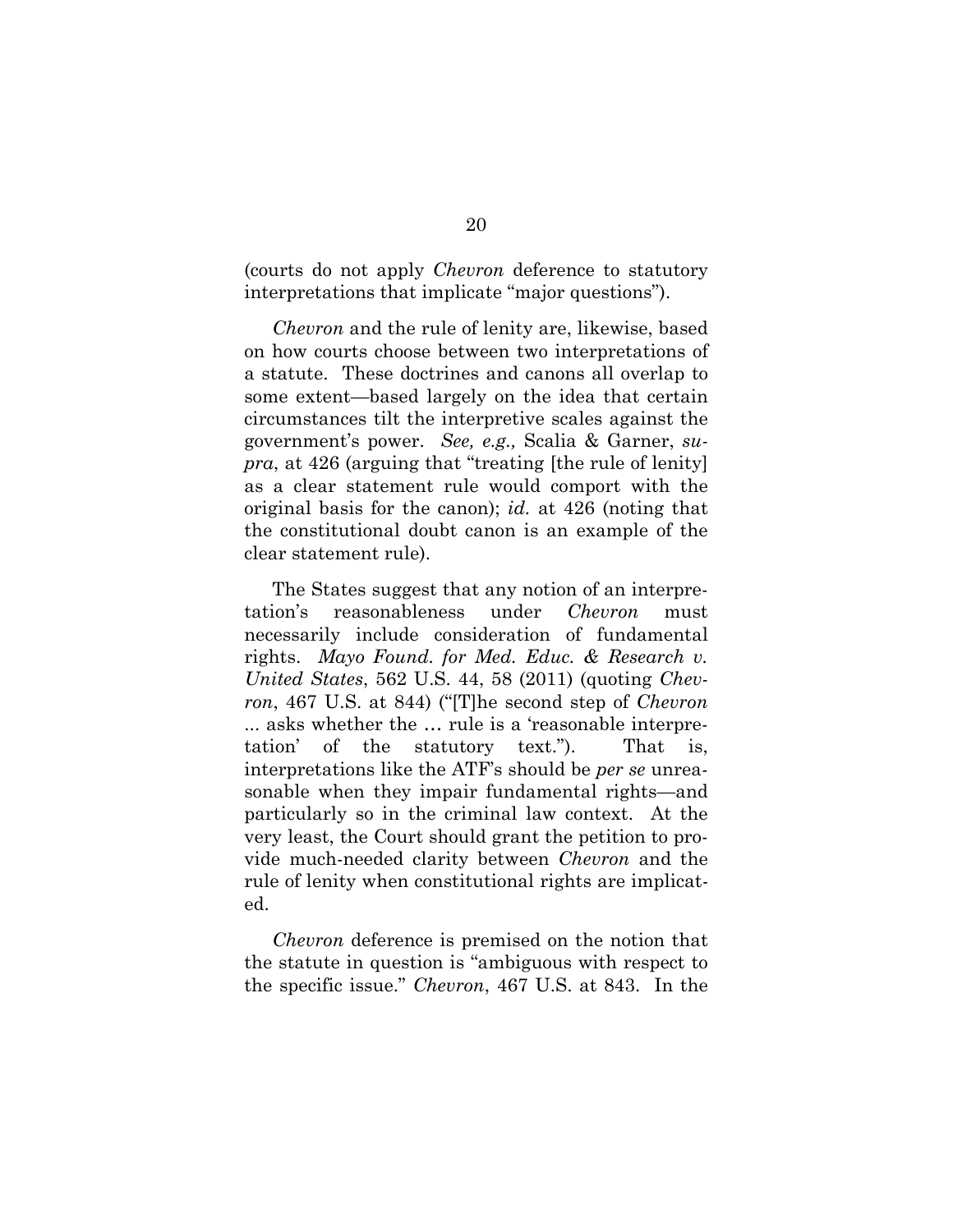ordinary case, the "clear statement" rule suggests that if a statute is ambiguous whether it implicates a fundamental constitutional right, then reviewing courts should err on the side of liberty. Courts already do this in the criminal law context under to the rule of lenity. *Negusie*, 555 U.S. at 518 ("[T]he rule of lenity … may be persuasive in determining whether a particular agency interpretation is reasonable."). *Chevron* allows agencies to flip that rule on its head.

While "*Chevron* allows agencies to choose among competing reasonable interpretations of a statute; it does not license interpretive gerrymanders under which an agency keeps parts of statutory context it likes while throwing away parts it does not." *Michigan v. EPA*, 576 U.S. 743, 754 (2015); *see also Util. Air Regulatory Grp. v. EPA*, 573 U.S. 302, 324, 134 S. Ct. 2427, 2444 (2014) (agency's interpretation is unreasonable if it would bring about an enormous and transformative expansion in agency's regulatory authority without clear congressional authorization).

When properly applied, "*Chevron*'s second step can and should be a meaningful limitation on the ability of administrative agencies to exploit statutory ambiguities, assert farfetched interpretations, and usurp undelegated policymaking discretion." *Glob. Tel\*Link v. FCC*, 866 F.3d 397, 418 (D.C. Cir. 2017) (Silberman, J., concurring) (citing, *e.g., Michigan*, 576 U.S. at 763 (Thomas, J., concurring) ("Although we hold today that [the agency] exceeded even the extremely permissive limits on agency power set by our precedents, we should be alarmed that it felt suf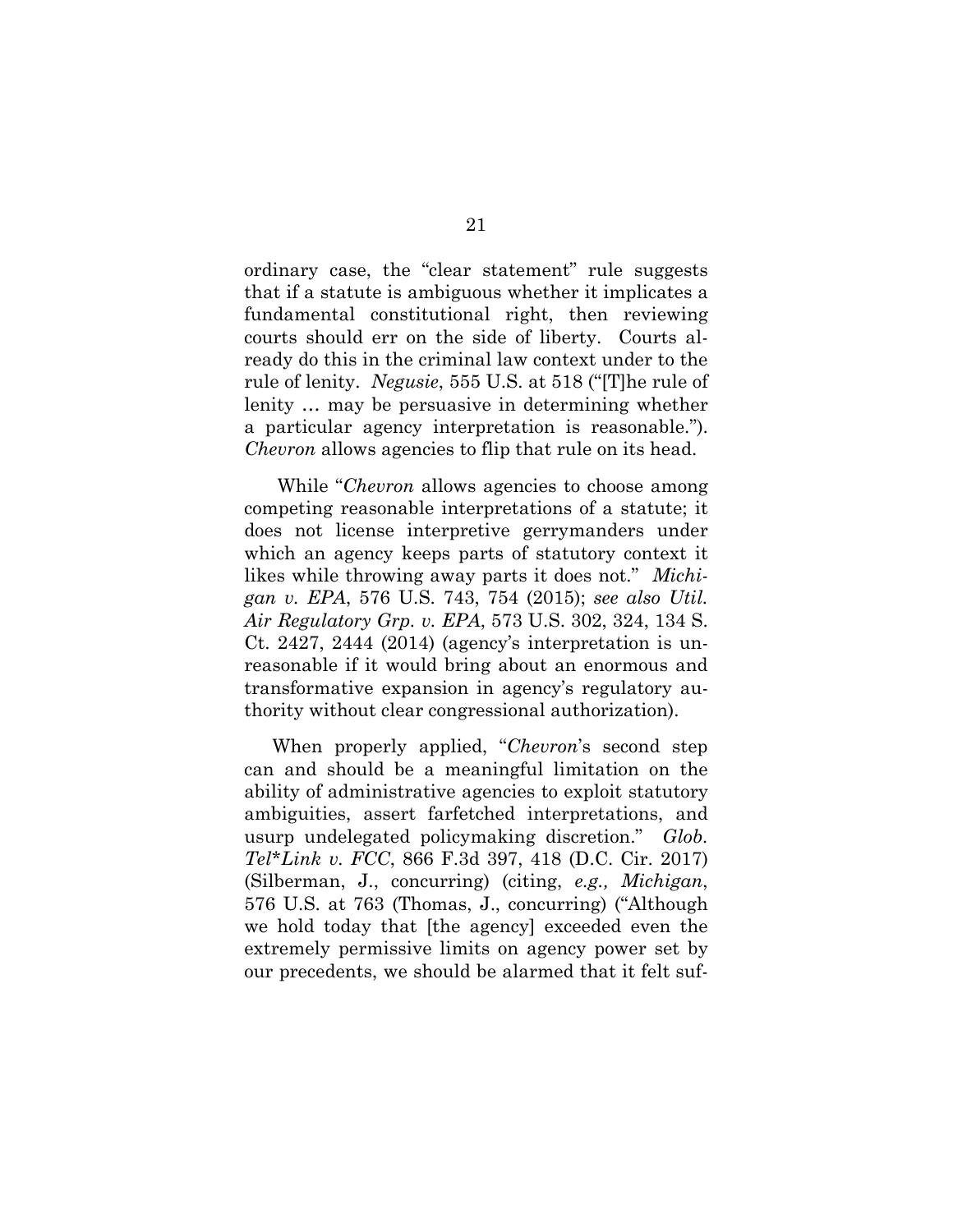ficiently emboldened by those precedents to make the bid for deference that it did here.")); *see also Util. Air Regulatory Grp. v. EPA*, 573 U.S. 302, 324 (2014) (scuttling an agency's bid to acquire newly discovered authority "in a long-extant statute … [over] 'a significant portion of the American economy.'") (quoting *FDA v. Brown & Williamson Tobacco Corp.*, 529 U.S. 120, 159 (2000)).

Because the Final Rule effectively re-wrote the NFA to outlaw (hitherto lawful) firearms owned by at least a half-million law-abiding Americans, *see Gun Owners*, 992 F.3d at 471–73, the ATF's interpretation deserves no deference. Agencies' sweeping statutory *re*-interpretations should always arouse judicial suspicion, but capricious course changes that criminalize previously lawful and constitutionally protected behavior should have to endure the cold light of judicial scrutiny.

Here, the ATF attempted to rewrite a statute to serve its stated policy goals with no evidence that Congress intended such an interpretation. *See Gun Owners*, 992 F.3d at 472. The panel correctly recognized that bump stocks are merely "devices designed to assist the shooter" in firing a semiautomatic rifle. *Id.* at 451. The Final Rule itself recognized that the bump-firing method has been around as long as semiautomatic firearms, *id.* at 452, and a bump stock isn't even a necessary ingredient to effectuate the technique. *Id.* n.2 ("Rubber bands, belt loops, and even shoestrings can all facilitate bump firing and create the same continuous firing cycle that a bump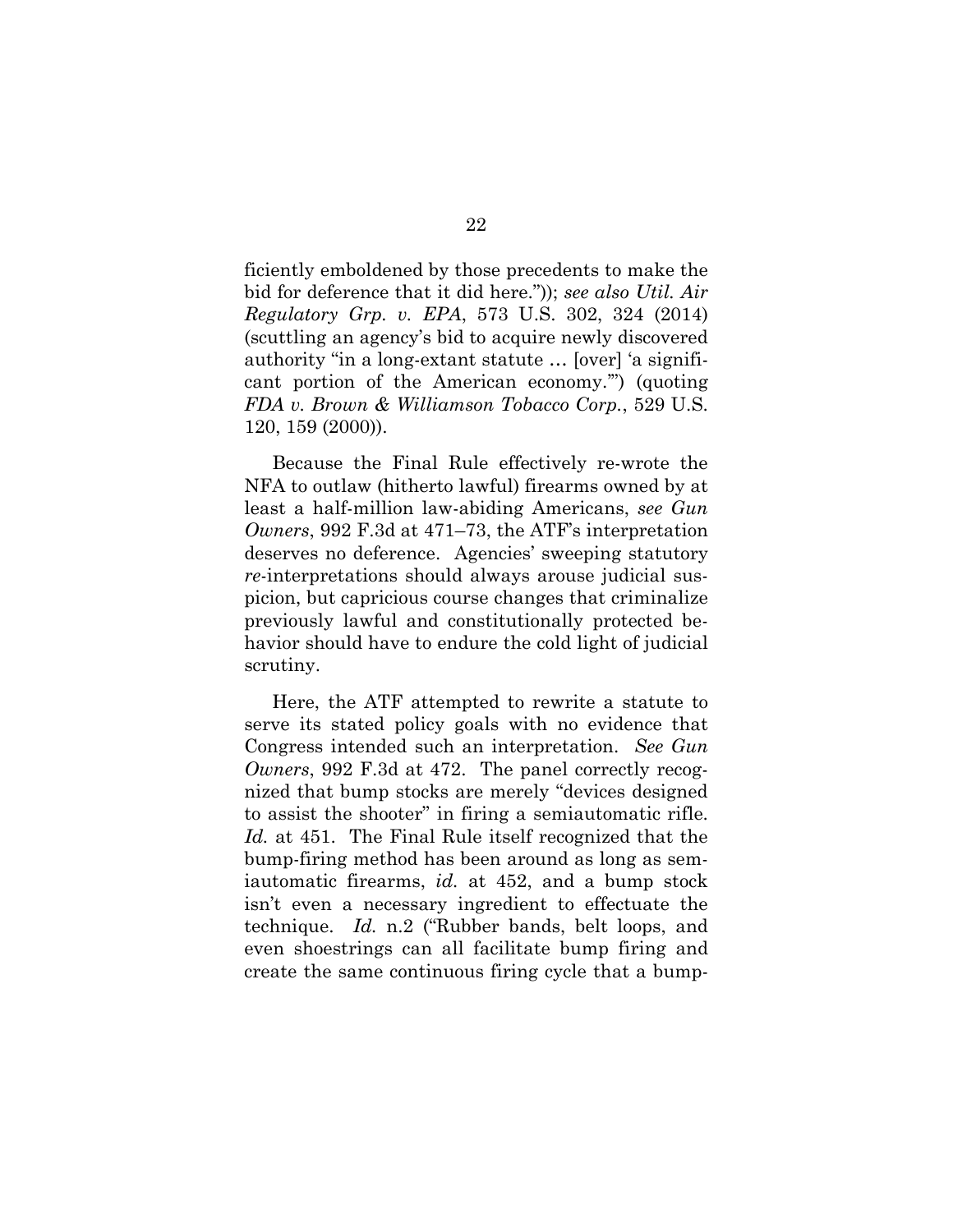stock device creates.") (citing Final Rule, 83 Fed. Reg. at 66,532–33). If Congress had wanted to categorically expand the NFA to cover semiautomatic firearms that use a bump-stock accessory, it would and must—have done so explicitly.

"Government is not free to impose its own new policy choices on American citizens where Constitutional rights are concerned." *Miller v. Bonta*, No. 19 cv-1537 BEN (JLB), 2021 U.S. Dist. LEXIS 105640 at \*122-23 (S.D. Cal. June 4, 2021). The Second Amendment's guarantee of the right to keep and bear arms is the "true palladium of liberty." *District of Columbia v. Heller*, 554 U.S. 570, 606 (2008) (quoting 2 *Blackstone's Commentaries* 143 (St. George Tucker ed., 1803)). And this right is '"deeply rooted in this Nation's history and tradition.'" *McDonald*, 561 U.S. at 768 (quoting *Washington v. Glucksberg*, 521 U.S. 702, 721 (1997)). It "elevates above all other interests the right of law-abiding, responsible citizens to use arms in defense of hearth and home." *Heller*, 554 U.S. at 635; *see also Miller*, U.S. Dist. LEXIS 105640 at \*106 (these rights include "home defense, militia use, sporting competitions, hunting, target practice, and other lawful uses.").

In *Heller*, the Court recognized that the Second Amendment protects weapons "in common use" (as opposed to "dangerous and unusual weapons"). *Id.* at 627 (citing, *e.g.*, Blackstone 4 Commentaries on the Laws of England 148-149 (1769)); *see also Caetano v. Massachusetts*, 577 U.S. 411 (2016) (Alito, J., concurring) ("[T]he pertinent Second Amendment inquiry is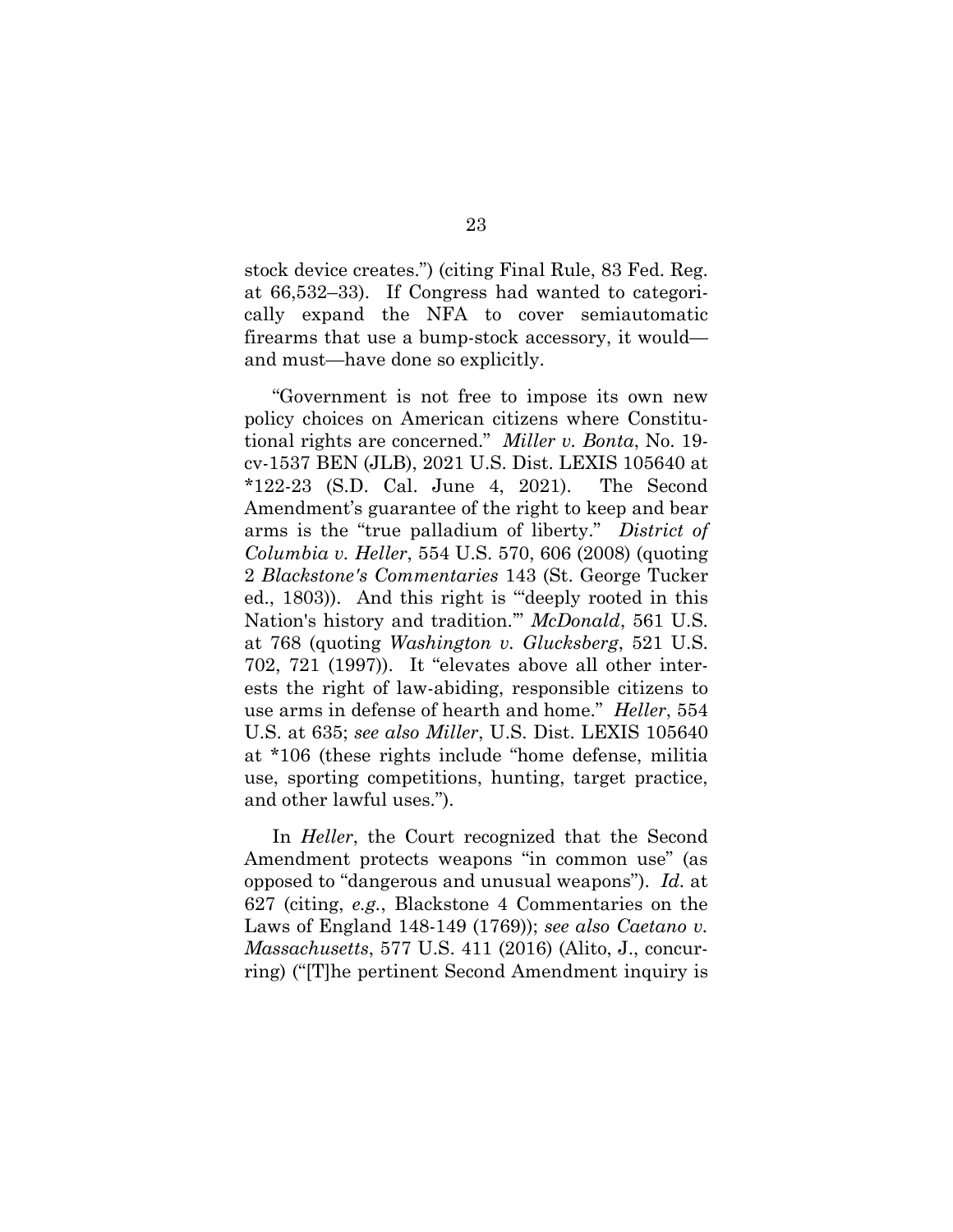whether [the firearms in question] are commonly possessed by law-abiding citizens for lawful purposes today."); *United States v. Miller*, 307 U.S. 174, 178 (1939) (implying that a weapon that is commonly owned and that is useful for the common defense for a militia member is protected by the Second Amendment).

Bump stocks are most often used in conjunction with one of the most popular firearms in America, the AR-15 semiautomatic rifle. *See Miller*, 2021 U.S. Dist. LEXIS 105640, at \*2 (S.D. Cal. June 4, 2021) ("Like the Swiss Army Knife, the popular AR-15 rifle is a perfect combination of home defense weapon and homeland defense equipment."). These "ordinary, popular, modern rifles" are not "bazookas, howitzers, or machineguns." *Miller*, 2021 U.S. Dist. LEXIS 105640 at \*3-4. And although bump stocks increase an AR-15's rate of fire, they do not transform it into a Tommy Gun:

> [T]he AR-15 is not like the M-16 because one is a fully automatic machinegun and one is not …. The AR-15 has no minimum rate of fire. Consequently, the AR-15 type rifle may be fired slowly or up to a hypothetical maximum rate of 300 to 420 rounds per minute, assuming no pause for reloading (which by itself is a purely unrealistic hypothetical assumption). Compare this to "[a] modern machine gun [that] can fire more than 1,000 rounds per minute, allowing a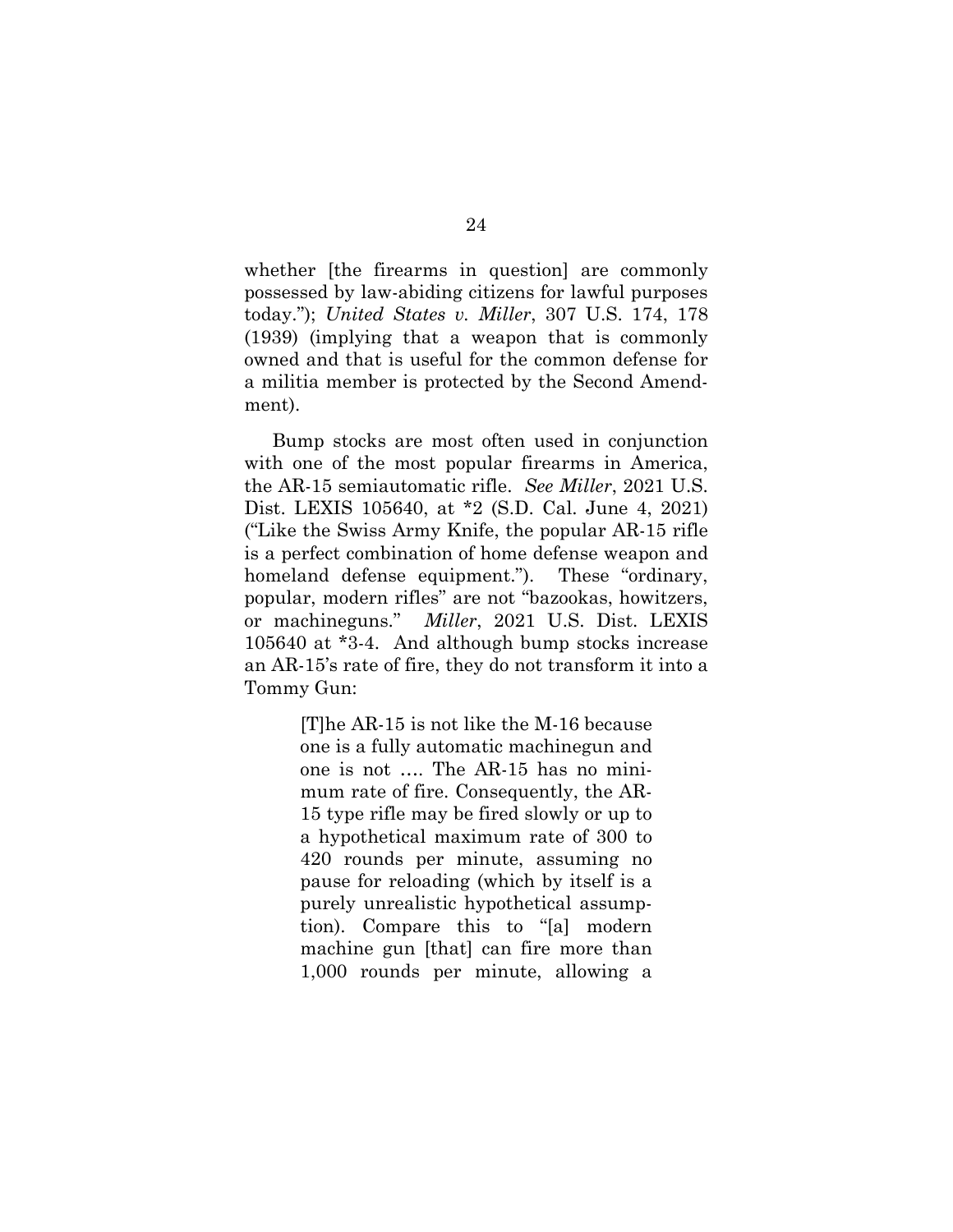shooter to kill dozens of people within a matter of seconds."

*Miller*, 2021 U.S. Dist. LEXIS 105640 at \*101–02 (quoting *United States v. Henry*, 688 F.3d 637, 640 (9th Cir. 2012)). Bump stocks aren't machine guns. But they implicate fundamental rights and a loss of liberty for many Americans. The ATF's interpretation most certainly is an elephant. *Cf. Whitman*, 531 U.S. at 468.

\* \* \*

Regardless of the analytical framework the Court employs, the ATF's interpretation is wrong. Myriad reasons support the Sixth Circuit's panel decision invalidating the Final Rule. The ATF is entitled to no deference in interpreting criminal statutes, both because Congress holds the exclusive power to define criminal offenses and because the rule of lenity mandates a narrow reading of ambiguous criminal statutes. ATF's interpretation is particularly untenable when it interprets a statute to foreclose the exercise of fundamental rights exercised by hundreds of thousands of law-abiding Americans.

#### **CONCLUSION**

The Court should grant the petition for a writ of certiorari.

Respectfully submitted.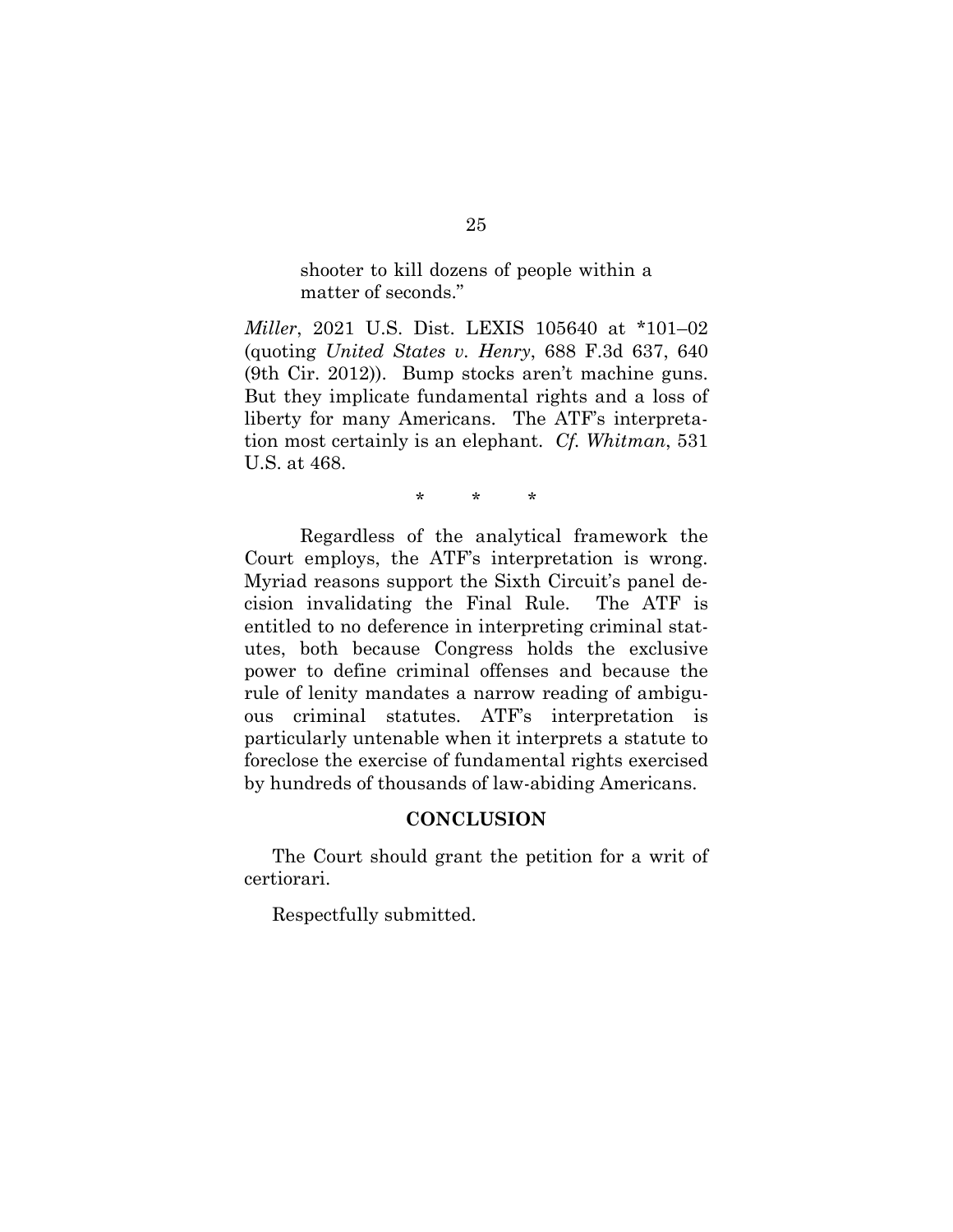#### 26

PATRICK MORRISEY  *Attorney General* LINDSAY S. SEE *Solicitor General*

OFFICE OF THE WEST VIRGINIA ATTORNEY **GENERAL** State Capitol Complex Building 1, Room E-26 Charleston, WV 25305 lindsay.s.see@wvago.gov (304) 558-2021

*Counsel for Amicus Curiae State of West Virginia*

April 7, 2022

AUSTIN KNUDSEN *Attorney General* KRISTIN HANSEN *Lieutenant General* DAVID M.S. DEWHIRST  *Solicitor General Counsel of Record* CHRISTIAN B. CORRIGAN  *Assistant Solicitor General*

MONTANA DEPARTMENT OF JUSTICE 215 N Sanders Helena, MT 59601 (406) 444-2026 david.dewhirst@mt.gov

*Counsel for Amicus Curiae State of Montana*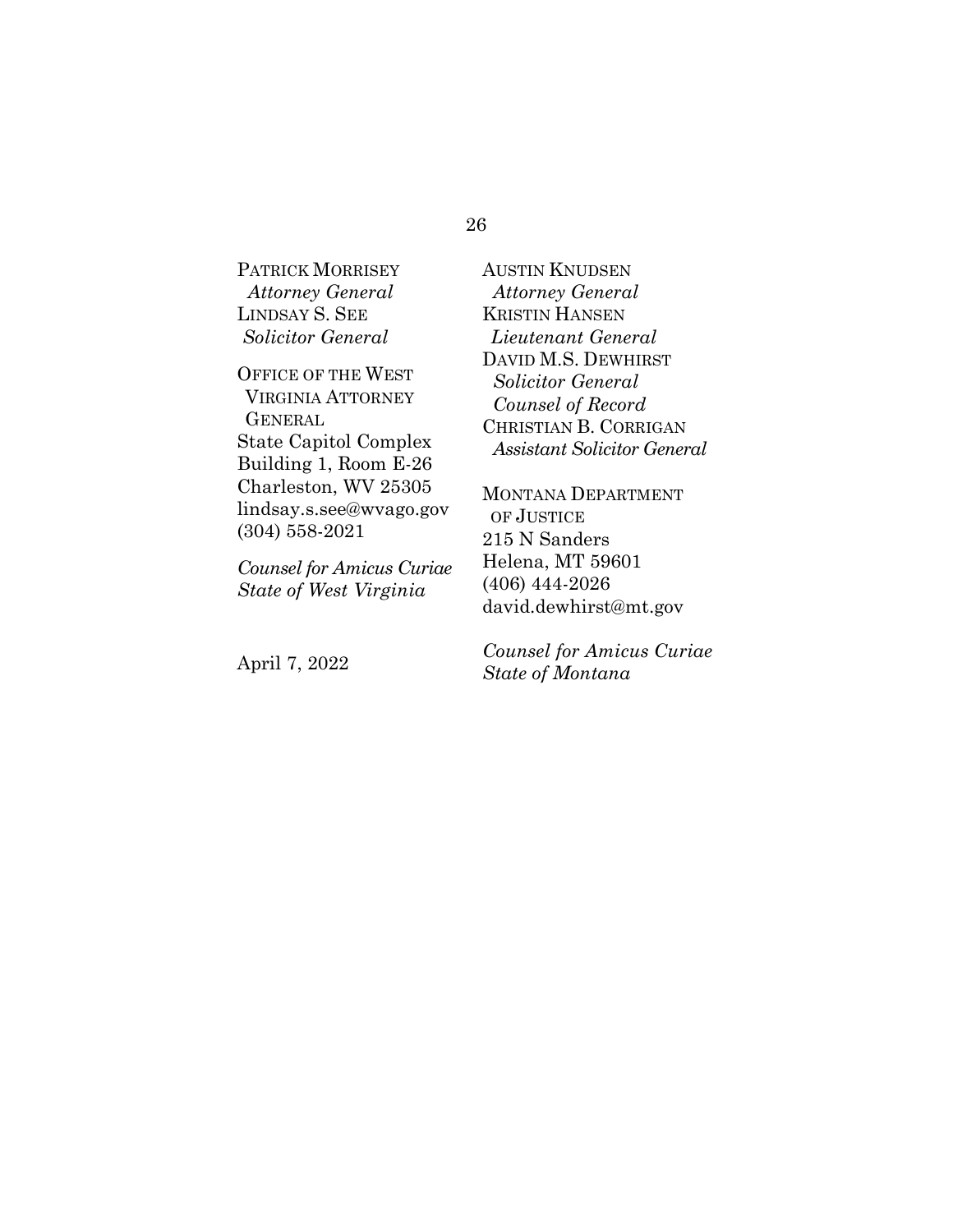## **ADDITIONAL COUNSEL**

Steve Marshall ALABAMA ATTORNEY GENERAL

Treg Taylor **ALASKA** ATTORNEY GENERAL

Mark Brnovich ARIZONA ATTORNEY GENERAL

Leslie Rutledge ARKANSAS ATTORNEY GENERAL

Lawrence G. Wasden IDAHO ATTORNEY GENERAL

Theodore E. Rokita INDIANA ATTORNEY GENERAL

Derek Schmidt KANSAS ATTORNEY GENERAL

Daniel Cameron **KENTUCKY** ATTORNEY GENERAL

Jeff Landry LOUISIANA ATTORNEY GENERAL

Lynn Fitch **MISSISSIPPI** ATTORNEY GENERAL

Doug Peterson NEBRASKA ATTORNEY GENERAL

John M. Formella NEW HAMPSHIRE ATTORNEY GENERAL

Drew Wrigley NORTH DAKOTA ATTORNEY GENERAL

Dave Yost OHIO ATTORNEY GENERAL

#### 27